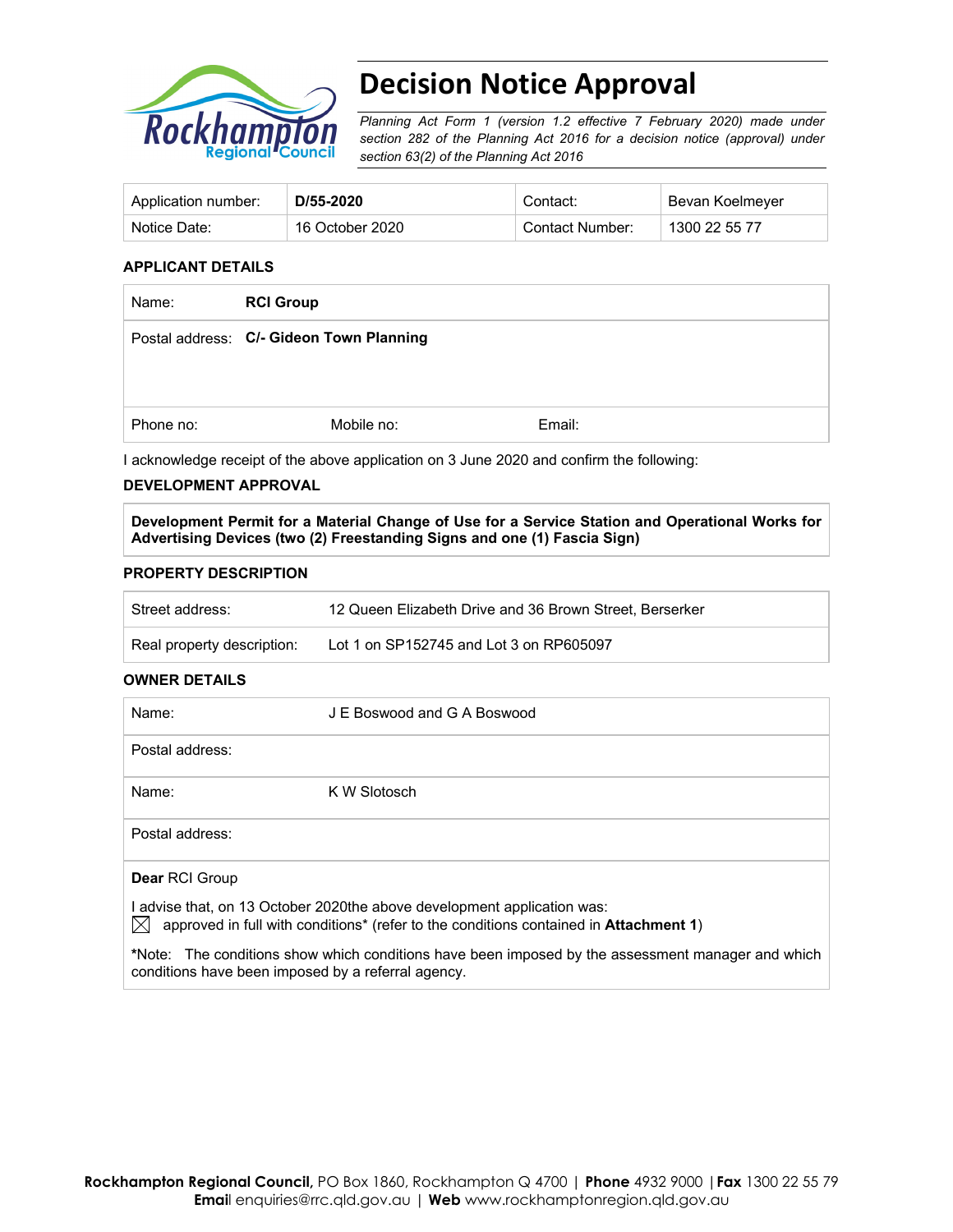# **1. DETAILS OF THE APPROVAL**

The following approvals are given:

|                                                                                                                                                                                                                                    | <b>Development</b><br><b>Permit</b> | <b>Preliminary</b><br>Approval |
|------------------------------------------------------------------------------------------------------------------------------------------------------------------------------------------------------------------------------------|-------------------------------------|--------------------------------|
| Development assessable under the planning scheme, superseded<br>planning scheme, a temporary local planning instrument, a master<br>plan or a preliminary approval which includes a variation approval<br>- Material change of use | IX                                  |                                |
| - Operational work                                                                                                                                                                                                                 |                                     |                                |

# **2. CONDITIONS**

This approval is subject to the conditions in Attachment 1.

# **3. FURTHER DEVELOPMENT PERMITS REQUIRED**

Please be advised that the following development permits are required to be obtained before the development can be carried out:

| Type of development permit required | Subject of the required development permit |
|-------------------------------------|--------------------------------------------|
| <b>Operational Works</b>            | <b>Parking Works</b>                       |
|                                     | Sewerage Works                             |
|                                     | <b>Stormwater Works</b>                    |
|                                     | Roof and Allotment Drainage Works          |
|                                     | Site Works                                 |
| <b>Building Works</b>               | <b>Demolition Works</b>                    |
|                                     | <b>Building Works</b>                      |
| Plumbing and Drainage Works         |                                            |

# **4. REFERRAL AGENCIES**

The following Referral Agencies were activated by this application.

| For an application involving                                                                                                                                                                                                                                                                                                                                                                                                                                            | Name of agency                                                                                                                                                                                  | Role of<br>Agency | <b>Contact Details</b>                                                                                                                                                                                                                                            |  |  |
|-------------------------------------------------------------------------------------------------------------------------------------------------------------------------------------------------------------------------------------------------------------------------------------------------------------------------------------------------------------------------------------------------------------------------------------------------------------------------|-------------------------------------------------------------------------------------------------------------------------------------------------------------------------------------------------|-------------------|-------------------------------------------------------------------------------------------------------------------------------------------------------------------------------------------------------------------------------------------------------------------|--|--|
| STATE TRANSPORT INFRASTRUCTURE (State Transport Corridors and Future State Transport<br>Corridors)                                                                                                                                                                                                                                                                                                                                                                      |                                                                                                                                                                                                 |                   |                                                                                                                                                                                                                                                                   |  |  |
| Schedule 10, Part 9, Division 4, Subdivision 2, Table 4 – Material change of use of premises near a State<br>transport corridor or that is a future State transport corridor                                                                                                                                                                                                                                                                                            |                                                                                                                                                                                                 |                   |                                                                                                                                                                                                                                                                   |  |  |
| Development application for a material<br>change of use, other than an excluded<br>material change of use, that is assessable<br>development under a local categorising<br>instrument, if all or part of the premises-<br>(a) are within 25m of a State transport<br>corridor; or<br>(b) are a future State transport corridor; or<br>$(c)$ are-<br>(i) adjacent to a road that intersects with a<br>State-controlled road; and<br>(ii) within 100m of the intersection | The chief executive<br>οf<br>the department in<br>which the Planning<br>Act 2016 is<br>administered:<br>Department of<br>State Development,<br>Manufacturing,<br>Infrastructure and<br>Planning | Concurr<br>ence   | In person:<br>Level 2, 209 Bolsover<br>Street, Rockhampton City<br>Online lodgement using<br>MyDAS2:<br>https://prod2.dev-<br>assess.qld.gov.au/suite/<br>Email:<br>RockhamptonSARA@dsdm<br>ip.qld.gov.au<br>Postal:<br><b>PO Box 113</b><br>Rockhampton Qld 4700 |  |  |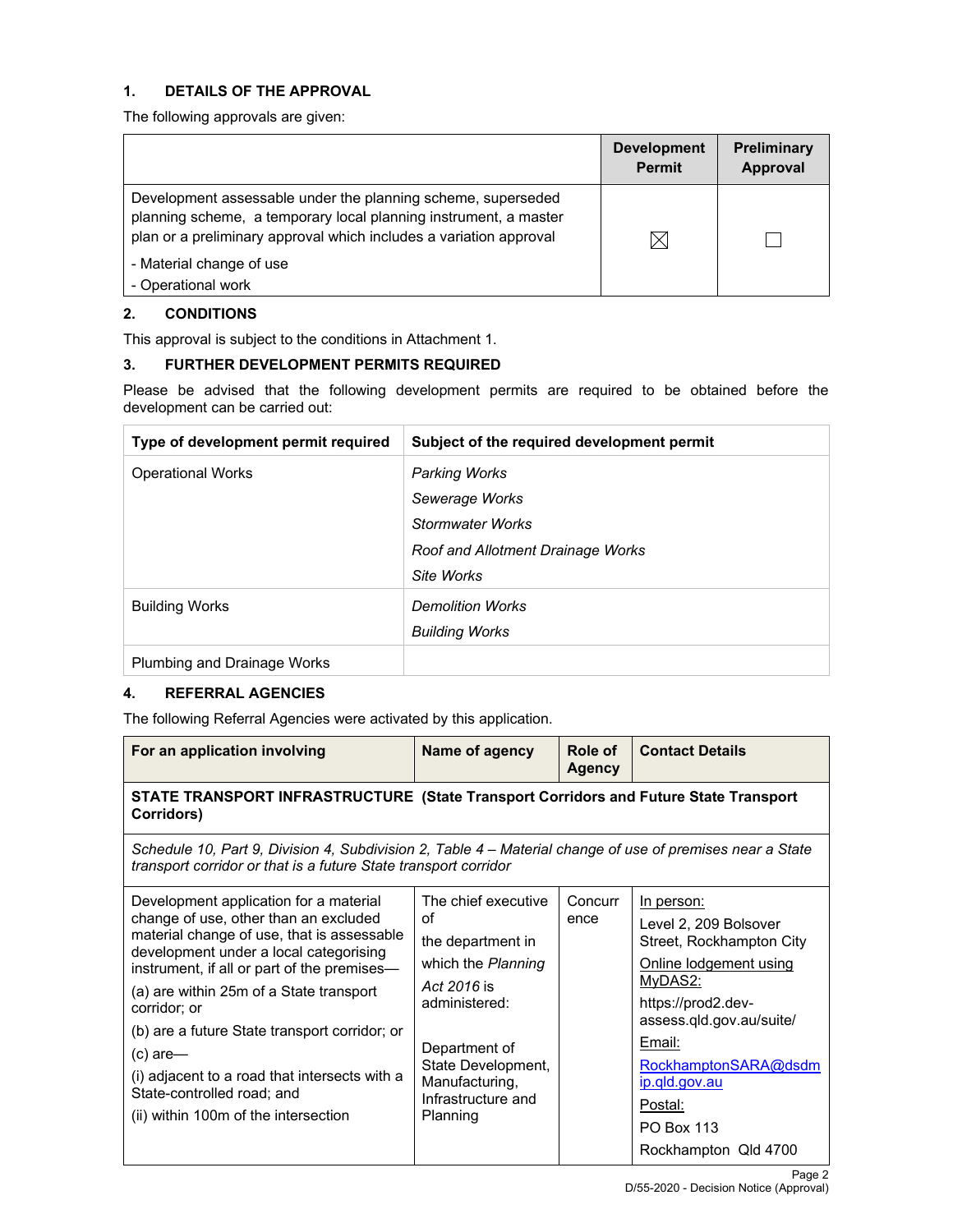## **5. THE APPROVED PLANS**

## **The approved development must be completed and maintained generally in accordance with the approved drawings and documents:**

| Drawing/report title                                 | Prepared by                              | Date                     | Reference number    | Rev            |
|------------------------------------------------------|------------------------------------------|--------------------------|---------------------|----------------|
| Title Page and Site Locality<br>Plan                 | The Retail Group                         | 3 September 2020<br>TP01 |                     | P <sub>3</sub> |
| Proposed Site Plan                                   | The Retail Group                         | 3 September 2020         | TP03 (Sheet 3 of 6) | P <sub>8</sub> |
| Proposed Floor Plan                                  | The Retail Group                         | 3 September 2020         | <b>TP04</b>         | P <sub>3</sub> |
| <b>Proposed Elevations</b>                           | The Retail Group                         | 3 September 2020         | <b>TP05</b>         | P <sub>3</sub> |
| <b>Traffic Impact Assessment</b><br>Report           | <b>McMurtrie Consulting</b><br>Engineers | 14 May 2020              | 075-19-20           | A              |
| <b>Existing Conditions &amp;</b><br>Demolition Plan  | The Retail Group                         | 29 April 2020            | TP02                | P <sub>1</sub> |
| Proposed Sweep Paths -<br>Services & Delivery Trucks | The Retail Group                         | 3 September 2020         | TP03A               | P <sub>2</sub> |
| <b>Signage Details</b>                               | The Retail Group                         | 3 September 2020         | TP <sub>06</sub>    | P <sub>3</sub> |
| <b>Stormwater Catchment</b><br>Area Plan             | <b>Eclipse Consulting</b><br>Engineers   | 14 August 2020           | C03-B               | B              |
| Stormwater Drainage Plan                             | <b>Eclipse Consulting</b><br>Engineers   | 14 August 2020           | $CO4-B$             | B              |
| <b>External Pavement Plan</b>                        | <b>Eclipse Consulting</b><br>Engineers   | 14 August 2020           | $CO5-B$             | B              |
| <b>Stormwater Details</b>                            | <b>Eclipse Consulting</b><br>Engineers   | 14 August 2020           | $CO6-B$             | B              |
| <b>Stormwater Details</b>                            | <b>Eclipse Consulting</b><br>Engineers   | 14 August 2020           | $CO7-B$             | B              |
| Landscape Plan                                       | JK's Garden<br>Creations                 | 12 August 2020           | Sheet 2 of 3        | $\blacksquare$ |
| Specification Plan                                   | JK's Garden<br>Creations                 | 12 August 2020           | Sheet 3 of 3        | $\blacksquare$ |
| <b>Environmental Noise</b><br>Assessment             | Roadpro Acoustics                        | 29 May 2020              | 1316R1-R0           | $\blacksquare$ |

# **6. CURRENCY PERIOD FOR THE APPROVAL (s.85 of the** *Planning Act***)**

The standard currency periods stated in section 85 of *Planning Act 2016* apply to each aspect of development in this approval, if not stated in the conditions of approval attached.

# **7. STATEMENT OF REASONS**

| Description of the<br>development | The proposed development is for Material Change of Use for a Service<br>Station and Operational Works for Advertising Devices (two (2) Freestanding<br>Signs and one (1) Fascia Sign)                |  |  |
|-----------------------------------|------------------------------------------------------------------------------------------------------------------------------------------------------------------------------------------------------|--|--|
| <b>Reasons for Decision</b>       | The development fronting Queen Elizabeth Drive is anticipated to<br>a)<br>provide a pedestrian-friendly environment with safe and comfortable<br>circulation both internal and external to the site; |  |  |
|                                   | Page 3                                                                                                                                                                                               |  |  |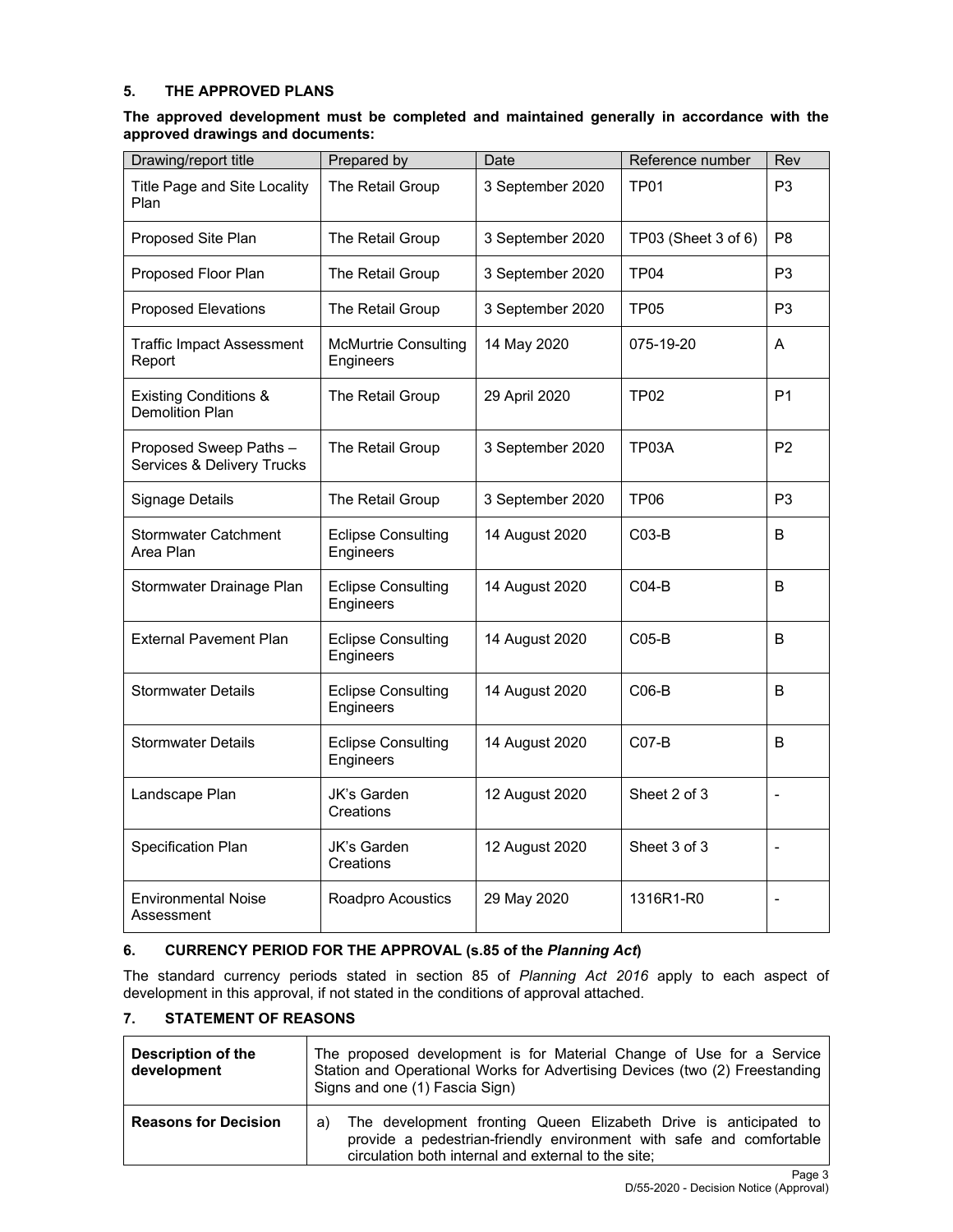|                                                    | b)                                                                                                                                                     | The proposed advertising devices are anticipated to integrate with the<br>design of other development on the premises and the streetscape, whilst<br>not adversely impacting upon the safety of the transport network;                                                                                                                                                                                                                                                                                                                                                                                                                                                                                                                                                                                                                                                                                      |  |  |
|----------------------------------------------------|--------------------------------------------------------------------------------------------------------------------------------------------------------|-------------------------------------------------------------------------------------------------------------------------------------------------------------------------------------------------------------------------------------------------------------------------------------------------------------------------------------------------------------------------------------------------------------------------------------------------------------------------------------------------------------------------------------------------------------------------------------------------------------------------------------------------------------------------------------------------------------------------------------------------------------------------------------------------------------------------------------------------------------------------------------------------------------|--|--|
|                                                    | a)<br>the                                                                                                                                              | Assessment of the development against the relevant zone purpose,<br>planning scheme codes and planning scheme policies demonstrates that<br>the proposed development will not cause significant adverse impacts on<br>natural<br>environment,<br>built<br>surrounding<br>environment<br>and<br>infrastructure, community facilities, or local character and amenity;                                                                                                                                                                                                                                                                                                                                                                                                                                                                                                                                        |  |  |
|                                                    | b)                                                                                                                                                     | The proposed development does not compromise the relevant State<br>Planning Policy; and                                                                                                                                                                                                                                                                                                                                                                                                                                                                                                                                                                                                                                                                                                                                                                                                                     |  |  |
|                                                    | C)                                                                                                                                                     | On balance, the application should be approved because the<br>circumstances favour Council exercising its discretion to approve the<br>application even though the development does not comply with an<br>aspect of the assessment benchmarks.                                                                                                                                                                                                                                                                                                                                                                                                                                                                                                                                                                                                                                                              |  |  |
| Assessment<br><b>Benchmarks</b>                    | benchmarks:                                                                                                                                            | The proposed development was assessed against the following assessment                                                                                                                                                                                                                                                                                                                                                                                                                                                                                                                                                                                                                                                                                                                                                                                                                                      |  |  |
|                                                    |                                                                                                                                                        | Specialised centre zone code;                                                                                                                                                                                                                                                                                                                                                                                                                                                                                                                                                                                                                                                                                                                                                                                                                                                                               |  |  |
|                                                    |                                                                                                                                                        | Advertising devices code;                                                                                                                                                                                                                                                                                                                                                                                                                                                                                                                                                                                                                                                                                                                                                                                                                                                                                   |  |  |
|                                                    |                                                                                                                                                        | Access, parking and transport code;                                                                                                                                                                                                                                                                                                                                                                                                                                                                                                                                                                                                                                                                                                                                                                                                                                                                         |  |  |
|                                                    | $\bullet$                                                                                                                                              | Landscape code;                                                                                                                                                                                                                                                                                                                                                                                                                                                                                                                                                                                                                                                                                                                                                                                                                                                                                             |  |  |
|                                                    |                                                                                                                                                        | Stormwater management code;                                                                                                                                                                                                                                                                                                                                                                                                                                                                                                                                                                                                                                                                                                                                                                                                                                                                                 |  |  |
|                                                    | $\bullet$                                                                                                                                              | Waste management code;                                                                                                                                                                                                                                                                                                                                                                                                                                                                                                                                                                                                                                                                                                                                                                                                                                                                                      |  |  |
|                                                    | $\bullet$                                                                                                                                              | Water and sewer code;                                                                                                                                                                                                                                                                                                                                                                                                                                                                                                                                                                                                                                                                                                                                                                                                                                                                                       |  |  |
|                                                    |                                                                                                                                                        | Acid sulfate soils overlay code;                                                                                                                                                                                                                                                                                                                                                                                                                                                                                                                                                                                                                                                                                                                                                                                                                                                                            |  |  |
|                                                    |                                                                                                                                                        | Airport environs overlay code; and                                                                                                                                                                                                                                                                                                                                                                                                                                                                                                                                                                                                                                                                                                                                                                                                                                                                          |  |  |
|                                                    |                                                                                                                                                        | Flood hazard overlay code.                                                                                                                                                                                                                                                                                                                                                                                                                                                                                                                                                                                                                                                                                                                                                                                                                                                                                  |  |  |
| <b>Compliance with</b><br>assessment<br>benchmarks | The development was assessed against all of the assessment benchmarks<br>listed above and complies with all of these with the exceptions listed below. |                                                                                                                                                                                                                                                                                                                                                                                                                                                                                                                                                                                                                                                                                                                                                                                                                                                                                                             |  |  |
|                                                    | Assessment<br><b>Benchmark</b>                                                                                                                         | Reasons for the approval despite non-compliance with<br>benchmark                                                                                                                                                                                                                                                                                                                                                                                                                                                                                                                                                                                                                                                                                                                                                                                                                                           |  |  |
|                                                    | Specialised<br>Centre Zone<br>Code (PO6)                                                                                                               | The fuel shop building will be oriented toward the site's fuel<br>dispensing area and vehicular ingresses located on Queen<br>Elizabeth Drive and Brown Street. The development includes<br>a covered canopy walkway between the fuel shop and the fuel<br>dispensing area. The building does not orient directly to the<br>Queen Elizabeth Drive road frontage, however the design is<br>not inconsistent with the existing development pattern along<br>Queen Elizabeth Drive, particularly north of the subject site.<br>The fuel shop building and overall site design is suitable and<br>practical to accommodate the Service Station. Furthermore,<br>the site's existing concrete pedestrian pathway along the<br>entire road frontage, as well as the on-site covered walkway,<br>are anticipated to provide safe and comfortable pedestrian<br>circulation both internal and external of the site. |  |  |
|                                                    | Advertising<br>Devices<br>Code (PO1)                                                                                                                   | The existing freestanding sign located at 22 Queen Elizabeth<br>Drive is small scale in terms of its height and sign-face area. It<br>is anticipated this existing sign will be prominent from a<br>different perspective along Queen Elizabeth Drive, compared<br>to the development's freestanding signs. Therefore, it is<br>anticipated that the separation distance from the existing sign<br>not result in<br>the<br>proliferation<br>of unnecessary<br>would                                                                                                                                                                                                                                                                                                                                                                                                                                         |  |  |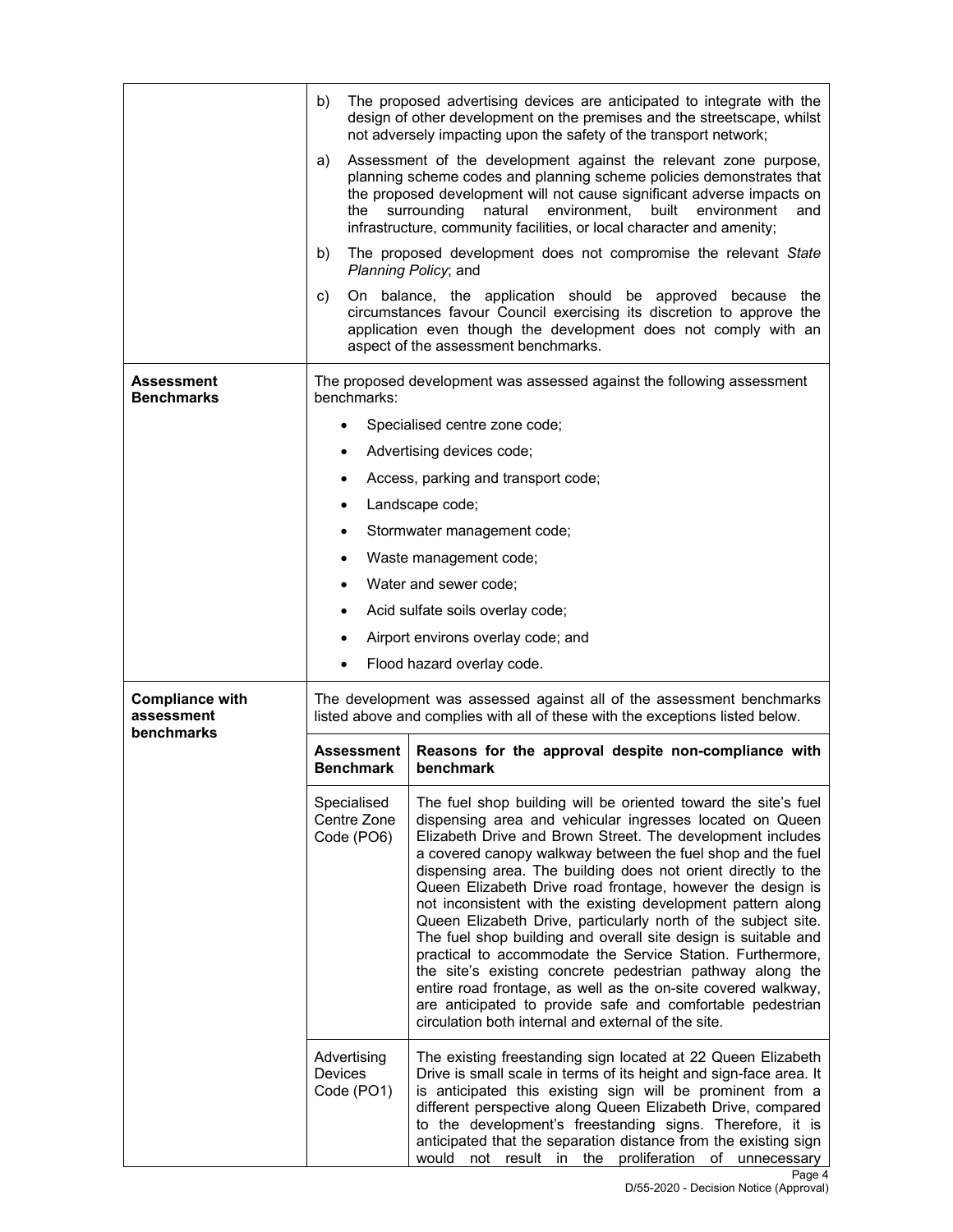|                                            | advertising.                                                                                                                                                                                                                                                                                                                                                                                                                                                                                                                                                                                                                                                                                                                                                                                                                                                                                                             |
|--------------------------------------------|--------------------------------------------------------------------------------------------------------------------------------------------------------------------------------------------------------------------------------------------------------------------------------------------------------------------------------------------------------------------------------------------------------------------------------------------------------------------------------------------------------------------------------------------------------------------------------------------------------------------------------------------------------------------------------------------------------------------------------------------------------------------------------------------------------------------------------------------------------------------------------------------------------------------------|
|                                            | Whilst the development includes two (2) freestanding signs,<br>the 'P Express' sign will be located directly in front of the fuel<br>shop and is anticipated to visibly present more so as part of<br>this building, rather than as a freestanding sign. The on-site<br>freestanding signs are not anticipated to obscure the view of<br>one another. Furthermore, both signs are expected to be<br>prominent from different perspectives along Queen Elizabeth<br>Drive. Despite the freestanding signs not achieving the<br>desired property boundary setback from Queen Elizabeth<br>Drive, they are anticipated to integrate with the design of other<br>development on the premises and are not anticipated to be<br>visually dominant along the road corridor. Furthermore, the<br>signs are not anticipated to resemble road or traffic signs or<br>adversely affect safety levels of the road transport network. |
| <b>Matters prescribed by</b><br>regulation | The State Planning Policy - Part E;<br>$\bullet$<br>The Central Queensland Regional Plan;<br>٠<br>The Rockhampton Region Planning Scheme 2015;<br>$\bullet$<br>Surrounding use of adjacent premises in terms of commensurate and<br>$\bullet$<br>consistent development form; and                                                                                                                                                                                                                                                                                                                                                                                                                                                                                                                                                                                                                                        |
|                                            | The common material, being the material submitted with the<br>$\bullet$<br>application.                                                                                                                                                                                                                                                                                                                                                                                                                                                                                                                                                                                                                                                                                                                                                                                                                                  |

# **8. APPEAL RIGHTS**

The rights of an applicant to appeal to a tribunal or the Planning and Environment Court against a decision about a development application are set out in chapter 6, part 1 of the *Planning Act 2016*. There may also be a right to make an application for a declaration by a tribunal (see chapter 6, part 2 of the *Planning Act 2016).*

## *Appeal by an applicant*

An applicant for a development application may appeal to the Planning and Environment Court against the following:

- the refusal of all or part of the development application
- a provision of the development approval
- the decision to give a preliminary approval when a development permit was applied for
- a deemed refusal of the development application.

An applicant may also have a right to appeal to the Development tribunal. For more information, see schedule 1 of the *Planning Act 2016*.

The timeframes for starting an appeal in the Planning and Environment Court are set out in section 229 of the *Planning Act 2016*.

**Attachment 2** is an extract from the *Planning Act 2016* that sets out the applicant's appeal rights and the appeal rights of a submitter.

### **9. WHEN THE DEVELOPMENT APPROVAL TAKES EFFECT**

This development approval takes effect:

From the time the decision notice is given – if there is no submitter and the applicant does not appeal the decision to the court.

Or

When the submitter's appeal period ends  $-$  if there is a submitter and the applicant does not appeal the decision to the court.

Or

Subject to the decision of the court, when the appeal is finally decided  $-$  if an appeal is made to the court.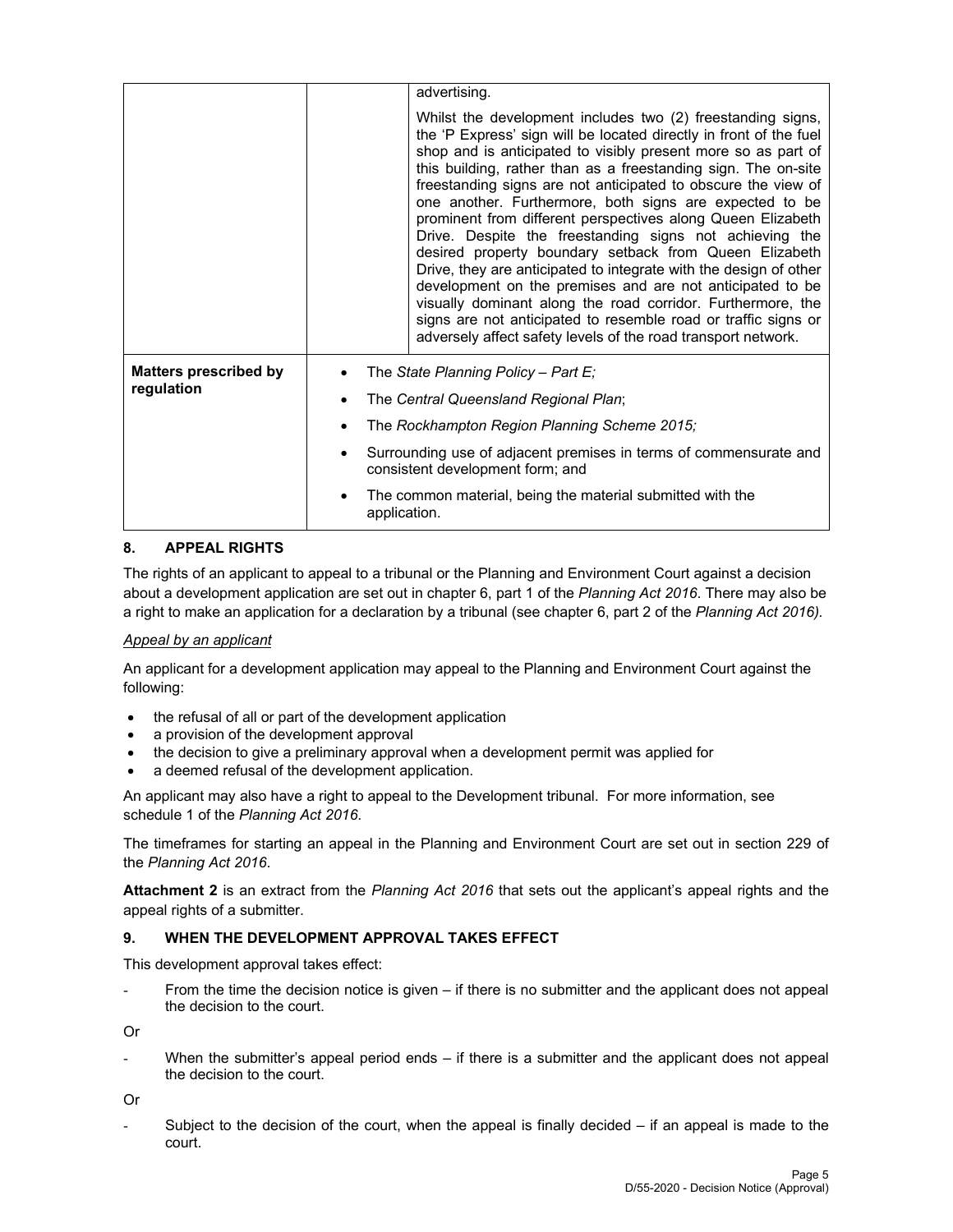# **10. ASSESSMENT MANAGER**

| Name: | Tarnya Fitzgibbon<br><b>COORDINATOR</b> | Signature: | Date: 16 October 2020 |
|-------|-----------------------------------------|------------|-----------------------|
|       | <b>DEVELOPMENT ASSESSMENT</b>           |            |                       |

C/C Department of State Development, Tourism and Innovation - RockhamptonSARA@dsdmip.qld.gov.au

## **Attachment 1 – Conditions of the approval**

*Part 1* **–** *Conditions imposed by the assessment manager [Note: where a condition is imposed about infrastructure under Chapter 4 of the Planning Act 2016, the relevant provision of the Act under which this condition was imposed must be specified.]*

## *Part 2 – Conditions required by the referral agency response*

**Attachment 2—Extract on appeal rights**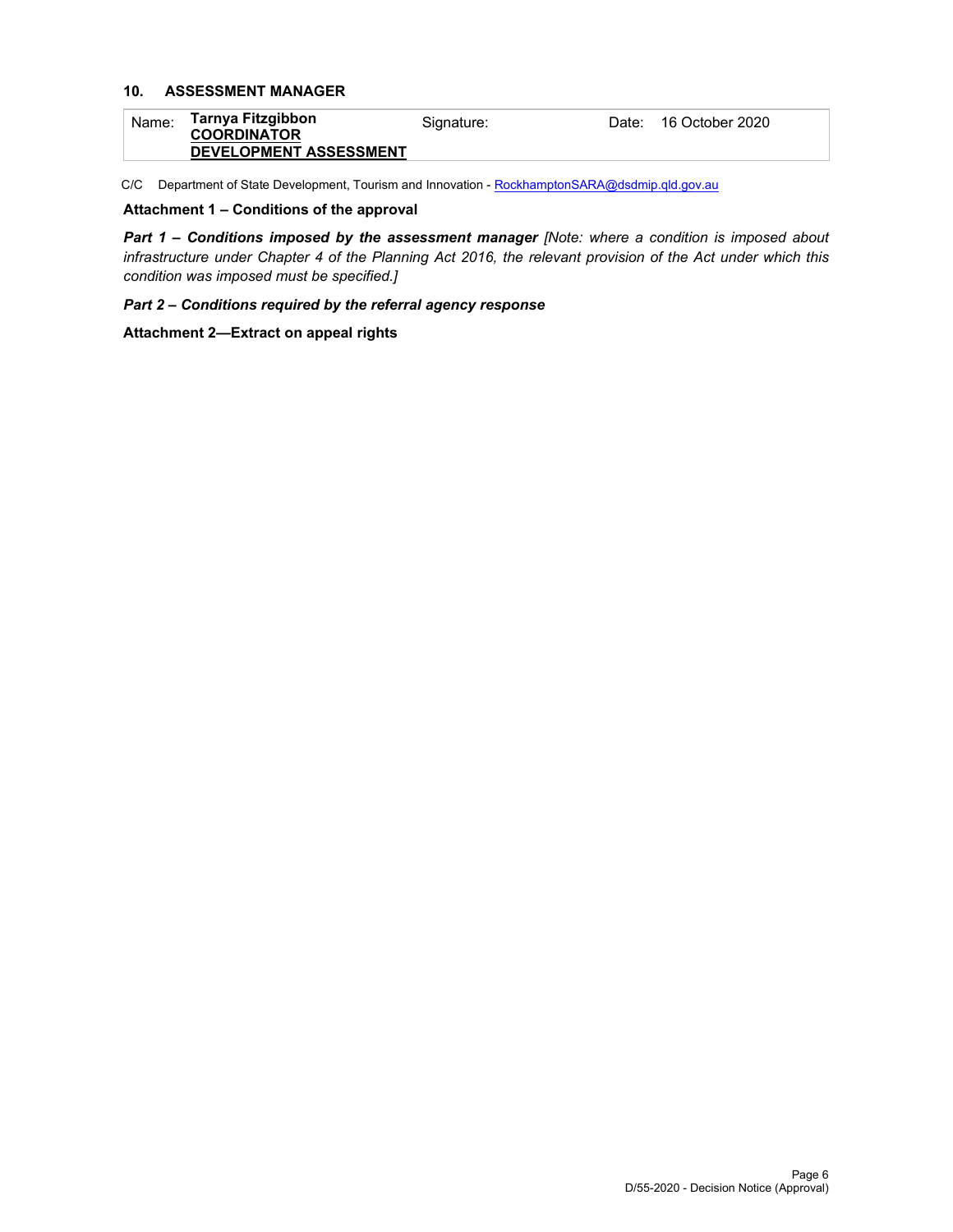

# **Attachment 1 – Part 1 Rockhampton Regional Council Conditions**

*Planning Act 2016* 

# **PART A – Material Change of Use**

- 1.0 ADMINISTRATION
- 1.1 The Developer and their employee, agent, contractor or invitee is responsible for ensuring compliance with the conditions of this development approval.
- 1.2 Where these Conditions refer to "Council" in relation to requiring Council to approve or to be satisfied as to any matter, or conferring on the Council a function, power or discretion, that role may be fulfilled in whole or in part by a delegate appointed for that purpose by the Council.
- 1.3 All conditions, works, or requirements of this development approval must be undertaken, completed, and be accompanied by a Compliance Certificate for any operational works required by this development approval:
	- 1.3.1 to Council's satisfaction;
	- 1.3.2 at no cost to Council; and
	- 1.3.3 prior to the commencement of the use,

unless otherwise stated.

- 1.4 Infrastructure requirements of this development approval must be contributed to the relevant authorities, where applicable, at no cost to Council, prior to the commencement of the use, unless otherwise stated.
- 1.5 The following further Development Permits must be obtained prior to the commencement of any works associated with their purposes:
	- 1.5.1 Operational Works:
		- (i) Parking Works;
		- (ii) Sewerage Works;
		- (iii) Stormwater Works;
		- (iv) Roof and Allotment Drainage;
		- (v) Site Works;
	- 1.5.2 Plumbing and Drainage Works;
	- 1.5.3 Building Works:
		- (i) Demolition Works; and
		- (ii) Building Works.
- 1.6 All Development Permits for Operational Works and Plumbing and Drainage Works must be obtained prior to the issue of a Development Permit for Building Works.
- 1.7 All works must be designed, constructed and maintained in accordance with the relevant Council policies, guidelines and standards, unless otherwise stated.
- 1.8 All engineering drawings/specifications, design and construction works must be in accordance with the requirements of the relevant *Australian Standards* and must be approved, supervised and certified by a Registered Professional Engineer of Queensland.
- 1.9 Lot 1 on SP152745 and Lot 3 on RP605097 must be amalgamated and registered as one lot prior to the commencement of the use.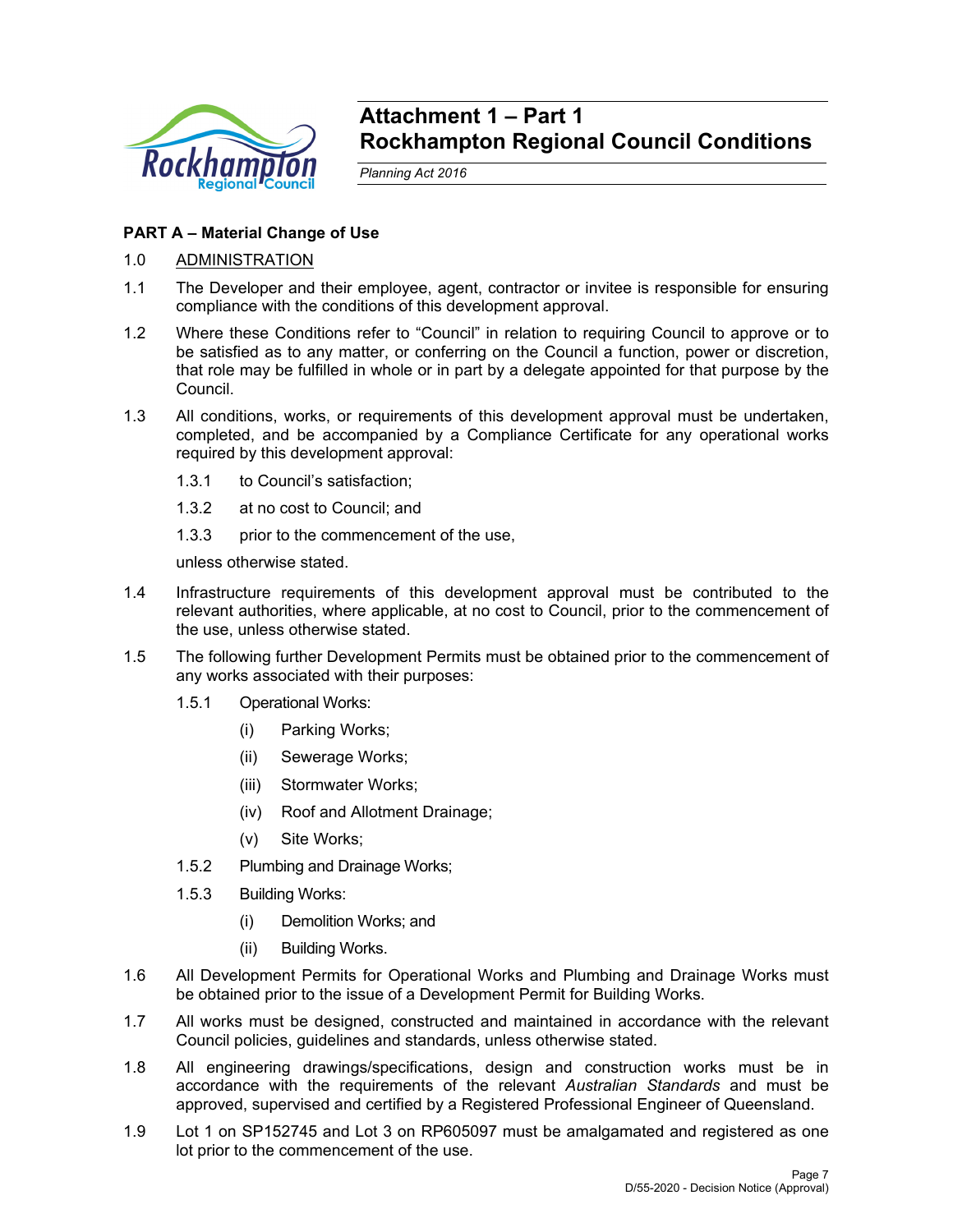# 2.0 APPROVED PLANS AND DOCUMENTS

2.1 The approved development must be completed and maintained generally in accordance with the approved plans and documents, except where amended by any condition of this development approval:

| Drawing/report title                                                  | Prepared by                          | Date             | Reference<br>number                | Revision       |
|-----------------------------------------------------------------------|--------------------------------------|------------------|------------------------------------|----------------|
| Title Page and Site<br>Locality Plan                                  | The Retail Group                     | 3 September 2020 | TP <sub>01</sub>                   | P <sub>3</sub> |
| Proposed Site Plan                                                    | The Retail Group                     | 3 September 2020 | TP <sub>03</sub><br>(Sheet 3 of 6) | P <sub>8</sub> |
| Proposed Floor<br>Plan                                                | The Retail Group                     | 3 September 2020 | TP <sub>04</sub>                   | P <sub>3</sub> |
| Proposed<br>Elevations                                                | The Retail Group                     | 3 September 2020 | <b>TP05</b>                        | P <sub>3</sub> |
| <b>Traffic Impact</b><br>Assessment<br>Report                         | McMurtrie<br>Consulting<br>Engineers | 14 May 2020      | 075-19-20                          | Α              |
| <b>Existing Conditions</b><br>& Demolition Plan                       | The Retail Group                     | 29 April 2020    | <b>TP02</b>                        | P <sub>1</sub> |
| <b>Proposed Sweep</b><br>Paths - Services &<br><b>Delivery Trucks</b> | The Retail Group                     | 3 September 2020 | TP03A                              | P <sub>2</sub> |
| <b>Signage Details</b>                                                | The Retail Group                     | 3 September 2020 | TP <sub>06</sub>                   | P <sub>3</sub> |
| Stormwater<br><b>Catchment Area</b><br>Plan                           | Eclipse<br>Consulting<br>Engineers   | 14 August 2020   | $CO3-B$                            | В              |
| Stormwater<br>Drainage Plan                                           | Eclipse<br>Consulting<br>Engineers   | 14 August 2020   | $CO4-B$                            | B              |
| <b>External Pavement</b><br>Plan                                      | Eclipse<br>Consulting<br>Engineers   | 14 August 2020   | $CO5-B$                            | B              |
| <b>Stormwater Details</b>                                             | Eclipse<br>Consulting<br>Engineers   | 14 August 2020   | $CO6-B$                            | B              |
| <b>Stormwater Details</b>                                             | Eclipse<br>Consulting<br>Engineers   | 14 August 2020   | $CO7-B$                            | B              |
| Landscape Plan                                                        | <b>JK's Garden</b><br>Creations      | 12 August 2020   | Sheet 2 of 3                       |                |
| Specification Plan                                                    | <b>JK's Garden</b><br>Creations      | 12 August 2020   | Sheet 3 of 3                       |                |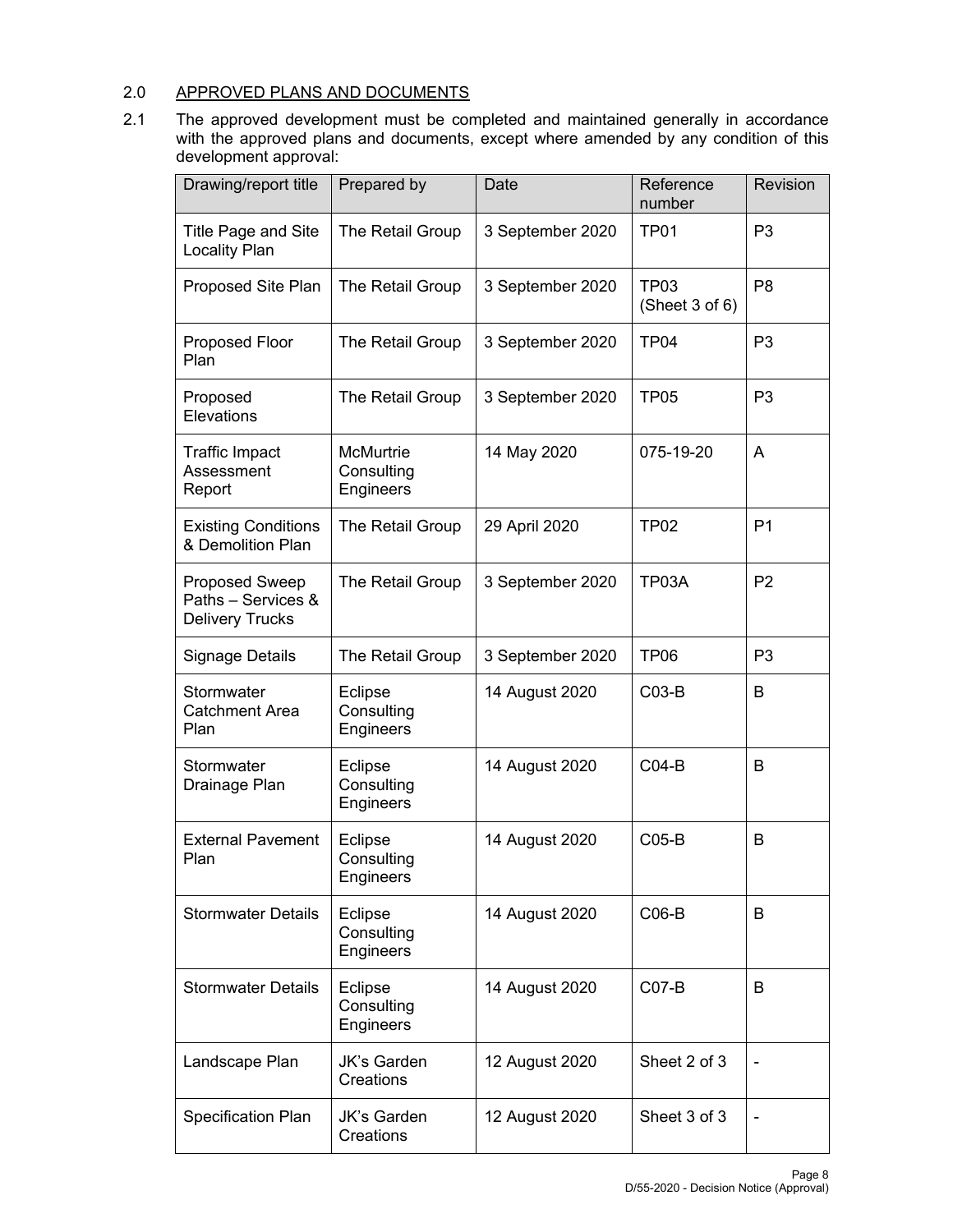| l Environmental<br>Roadpro<br>Noise Assessment<br>Acoustics | 29 May 2020 | 1316R1-R0 | $\overline{\phantom{a}}$ |
|-------------------------------------------------------------|-------------|-----------|--------------------------|
|-------------------------------------------------------------|-------------|-----------|--------------------------|

- 2.2 Where there is any conflict between the conditions of this development approval and the details shown on the approved plans and documents, the conditions of this development approval must prevail.
- 2.3 Where conditions require the above plans or documents to be amended, the revised document(s) must be submitted for approval by Council prior to the submission of an application for a Development Permit for Building Works.

# 3.0 PARKING WORKS

- 3.1 A Development Permit for Operational Works (parking works) must be obtained prior to the commencement of any access and parking works on the development site.
- 3.2 All parking works must be designed and constructed in accordance with the approved plans (refer to condition 2.1), *Capricorn Municipal Development Guidelines*, *Australian Standard AS2890 "Parking facilities"* and the provisions of a Development Permit for Operational Works (parking works).
- 3.3 All parking areas must be paved or sealed to Council's satisfaction. Design and construction must be in accordance with the provisions of a Development Permit for Operational Works (parking works).
- 3.4 Service and delivery vehicles, including refuse collection vehicles, must ingress and egress the site via Queen Elizabeth Drive only. Ingress or egress from these vehicles via Brown Street is not permitted.
- 3.5 All vehicles must ingress and egress the development in a forward gear.
- 3.6 Adequate sight distances must be provided for all ingress and egress movements at the access driveways in accordance with *Australian Standard AS2890.2 "Parking facilities - Off street commercial vehicle facilities"*.
- 3.7 A minimum of nine (9) parking spaces must be provided on-site in accordance with the approved plans (refer to condition 2.1).
- 3.8 Universal access parking spaces must be provided on-site in accordance with *Australian Standard AS2890.6 "Parking facilities - Off-street parking for people with disabilities".*
- 3.9 Parking spaces must be line-marked in accordance with the approved Site Plan (refer to condition 2.1) and in accordance with the *Australian Standard AS2890 "Parking facilities"* and the provisions of a Development Permit for Operational Works (access and parking works).
- 3.10 All vehicle operations associated with the development must be directed by suitable directional, informative, regulatory or warning signs in accordance with *Australian Standard AS1742.1 "Manual of uniform traffic control devices"* and *Australian Standard AS2890.1 "Parking facilities – Off-street car parking"*.
- 3.11 Road signage and pavement markings must be installed in accordance with *Australian Standard AS1742.1 "Manual of uniform traffic control devices".*
- 3.12 All vehicle operation areas must be illuminated in accordance with the requirements of *Australian Standard AS1158* "*Lighting for roads and public spaces"*.
- 3.13 All internal pedestrian pathways must be designed and constructed in accordance with *Australian Standard AS1428 "Design for access and mobility"*.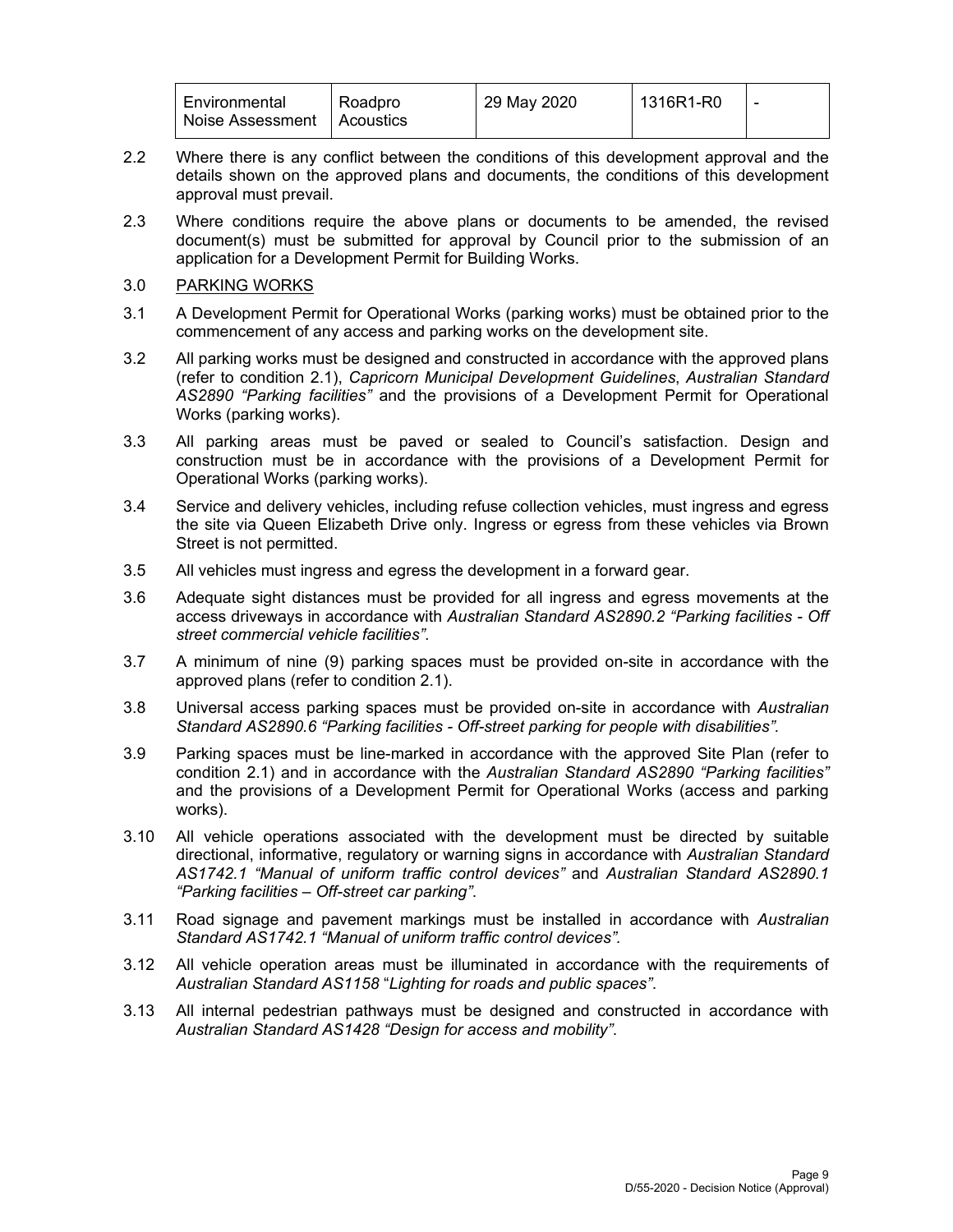# 4.0 SEWERAGE WORKS

- 4.1 A Development Permit for Operational Works (sewerage works) must be obtained prior to the commencement of any sewerage works on the development site.
- 4.2 The development must be connected to Council's reticulated sewerage network*.*
- 4.3 All sewerage works must be designed and constructed in accordance with the approved plans (refer to condition 2.1), *Capricorn Municipal Development Guidelines*, *Water Supply (Safety and Reliability) Act 2008*, *Plumbing and Drainage Act 2018* and the provisions of a Development Permit for Operational Works (sewerage works).
- 4.4 A new sewerage access chamber must be constructed on the existing sewerage main a minimum of 1.5 metres from the eastern boundary of Lot 3 on RP605097 and outside the footprint of the proposed canopy.

Note: The section of redundant sewerage main and access chamber must be removed from the development site.

- 4.5 A new sewerage connection point must be provided to the development site from the access chamber to be constructed in accordance with condition 4.4.
- 4.6 Any proposed sewerage access chamber located below the ten per cent (10%) Annual exceedance probability flood level must be provided with bolt down lids.
- 4.7 Sewer connections located within trafficable areas must be raised or lowered to suit the finished surface levels and must be provided with heavy-duty trafficable lids.
- 4.8 Large trees must not be planted within one (1) metre of the centreline of any sewerage and/or water infrastructure; small shrubs and groundcover are acceptable.

# 5.0 PLUMBING AND DRAINAGE WORKS

- 5.1 A Development Permit for Plumbing and Drainage Works must be obtained for the removal and/or demolition of any existing structure on the development site.
- 5.2 All internal plumbing and drainage works must be designed and constructed in accordance with the approved plans (refer to condition 2.1), *Capricorn Municipal Development Guidelines*, *Water Supply (Safety and Reliability) Act 2008, Plumbing and Drainage Act 2018*, Council's Plumbing and Drainage Policies and the provisions of a Development Permit for Plumbing and Drainage Works.
- 5.3 The development must be connected to Council's reticulated sewerage and water networks.
- 5.4 Adequate domestic and fire-fighting protection must be provided to the development, and must be certified by a hydraulic engineer or other suitably qualified person.
- 5.5 Sewer connections and water meter boxes located within trafficable areas must be raised or lowered to suit the finished surface levels and must be provided with heavy-duty trafficable lids.
- 5.6 Alteration, disconnection or relocation of internal plumbing and sanitary drainage works associated with the existing building must be in accordance with regulated work under the *Plumbing and Drainage Act 2018* and Council's Plumbing and Drainage Policies.
- 5.7 All sanitary drainage works must comply with *Australian Plumbing and Drainage Standard AS3500* Part 2 section 3 and 4 for flood-affected areas.

# 6.0 STORMWATER WORKS

- 6.1 A Development Permit for Operational Works (stormwater works) must be obtained prior to the commencement of any stormwater works required by this development approval.
- 6.2 All stormwater drainage works must be designed and constructed in accordance with the approved plans (refer to condition 2.1), *Queensland Urban Drainage Manual*, *Capricorn Municipal Development Guidelines*, sound engineering practice and the provisions of a Development Permit for Operational Works (stormwater works).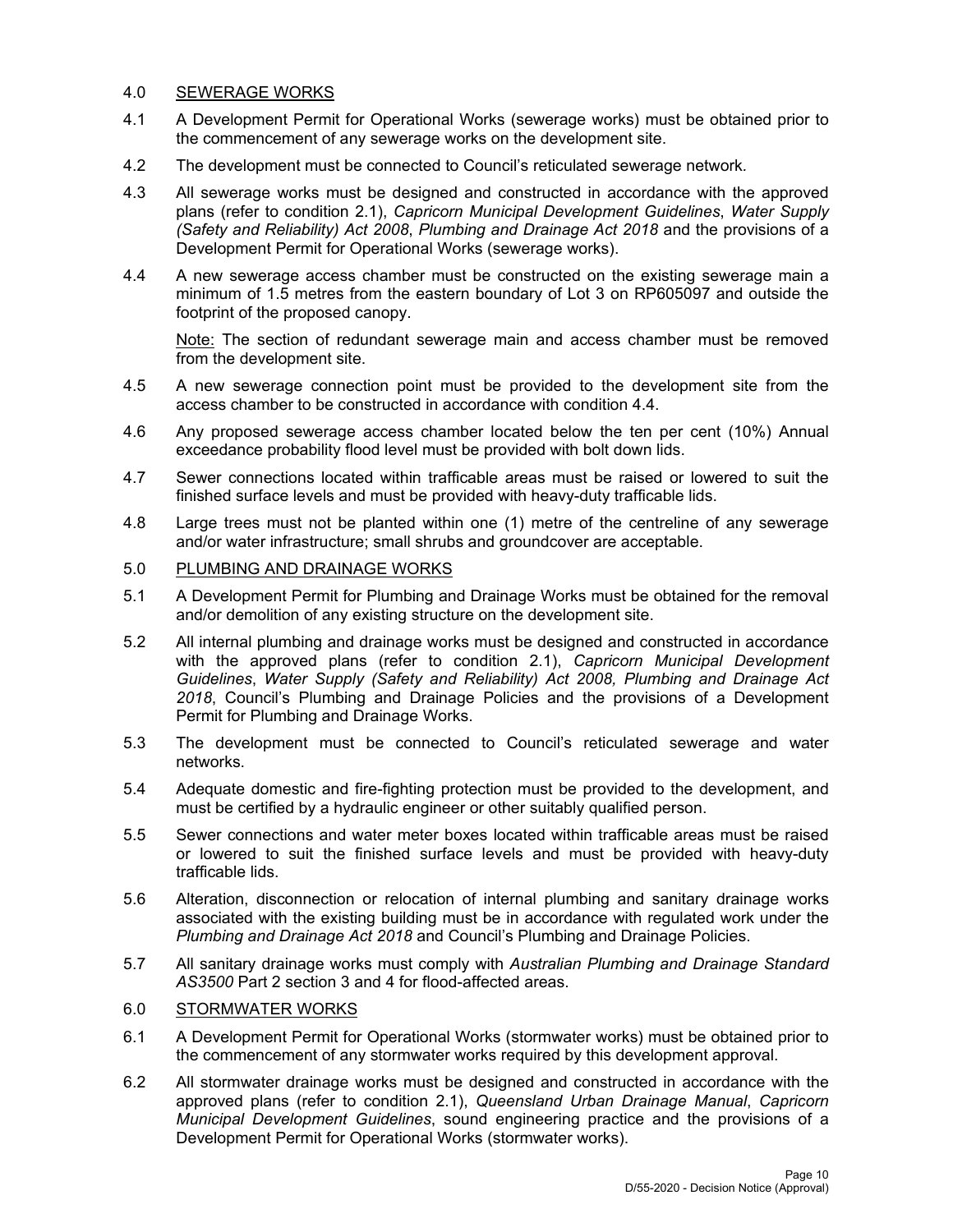- 6.3 All stormwater must drain to a demonstrated lawful point of discharge and must not adversely affect surrounding land or infrastructure in comparison to the pre-development conditions, including but not limited to blocking, altering or diverting existing stormwater runoff patterns or having the potential to cause damage to other infrastructure.
- 6.4 The application for a Development Permit for Operational Works (stormwater works) must include an amended Water Cycle Management Plan that considers all events up to and including the one percent annual exceedance probability (1% AEP).

# 7.0 ROOF AND ALLOTMENT DRAINAGE WORKS

- 7.1 A Development Permit for Operational Works (roof and allotment drainage works) must be obtained prior to the commencement of any drainage works on the development site.
- 7.2 All roof and allotment drainage works must be designed and constructed in accordance with the approved plans (refer to condition 2.1), *Queensland Urban Drainage Manual*, *Capricorn Municipal Development Guidelines*, sound engineering practice and the provisions of a Development Permit for Operational Works (roof and allotment drainage works).
- 7.3 All roof and allotment runoff from the development must be directed to a lawful point of discharge and must not restrict, impair or change the natural flow of runoff water or cause a nuisance to surrounding land or infrastructure.

# 8.0 SITE WORKS

- 8.1 A Development Permit for Operational Works (site works) must be obtained prior to the commencement of any site works on the development site.
- 8.2 All earthworks must be undertaken in accordance with *Australian Standard AS3798 "Guidelines on earthworks for commercial and residential developments".*
- 8.3 Site works must be constructed such that they do not, at any time, in any way restrict, impair or change the natural flow of runoff water, or cause a nuisance or worsening to surrounding land or infrastructure.
- 8.4 All site works must be undertaken to ensure that there is:
	- 8.4.1 no increase in upstream or downstream flood levels for all levels of immunity up to a one per cent (1%) Annual exceedance probability flood event;
	- 8.4.2 no increase in velocity profiles, for which no remedy exists to prevent erosion and/or scouring. In the event that modelling shows non-compliance with the above, works must be undertaken within the system to satisfy the above criteria for development; and
	- 8.4.3 a lawful point of discharge to which the approved works drain during construction phase.
- 9.0 BUILDING WORKS
- 9.1 A Development Permit for Building Works must be obtained prior to the commencement of any building works within the development site.
- 9.2 A Development Permit for Building Works must be obtained for the removal and/or demolition of any existing buildings or structures on the development site. All buildings and structures shown on the approved plans (refer to condition 2.1) must be demolished and/or removed from the site prior to the commencement of the use.
- 9.3 Access to and use of the land which is the subject of this application must comply with the provisions of the *Disability Discrimination Act 1992* and/or the *Anti-Discrimination Act 1991*. If either of those statutes require the provision of access or facilities in a way that is inconsistent with this development approval, those facilities must be provided.
- 9.4 All external elements, such as air conditioners and associated equipment, must be adequately screened from public view, to Council's satisfaction.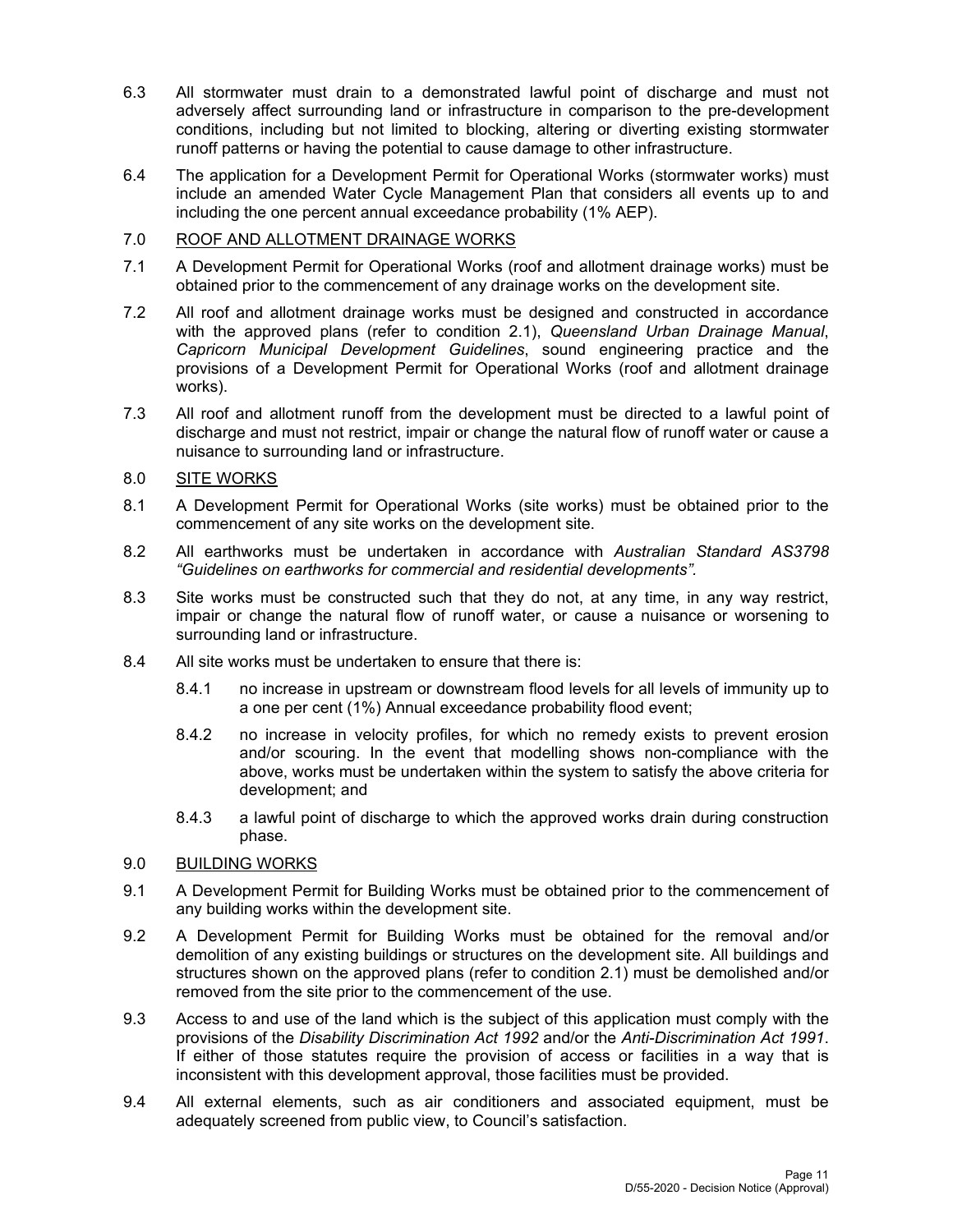- 9.5 Any lighting devices associated with the development, such as sensory lighting, must be positioned on the development site and shielded so as not to cause glare or other nuisance to nearby residents and motorists. Night lighting must be designed, constructed and operated in accordance with *Australian Standard AS4282 "Control of the obtrusive effects of outdoor lighting"*.
- 9.6 Impervious paved waste storage area/s must be provided in accordance with the approved plans (refer to condition 2.1) and the *Environmental Protection Regulation 2008* and must be:
	- 9.6.1 designed and located so as not to cause a nuisance to neighbouring properties;
	- 9.6.2 screened so as not to be visible from a public space;
	- 9.6.3 of a sufficient size to accommodate commercial type bins that will be serviced by a commercial contractor plus clearances around the bins for manoeuvring and cleaning;
- 9.7 All non-habitable areas subjected to flood inundation during a one per cent (1%) Annual exceedance probability flood event, must be designed and constructed using suitable flood resilient materials.
- 9.8 All electrical and telecommunication services and utilities connected to the property, including electrical outlets, must be designed and installed at such a height that they are a minimum of 500 millimetres above a one per cent (1%) Annual exceedance probability flood level.

# 10.0 LANDSCAPING WORKS

- 10.1 All landscaping must be established generally in accordance with the approved plans (refer to condition 2.1). The landscaping must be constructed and/or established prior to the commencement of the use and the landscaped areas must predominantly contain plant species that have a low water dependency.
- 10.2 Large trees must not be planted within one (1) metre of the centreline of any sewerage and/or water infrastructure; small shrubs and groundcover are acceptable.
- 10.3 Landscaping, or any part thereof, upon reaching full maturity, must not:
	- (i) obstruct sight visibility zones as defined in the *Austroads 'Guide to Traffic Engineering Practice'* series of publications;
	- (ii) adversely affect any road lighting or public space lighting; or
	- (iii) adversely affect any Council infrastructure, or public utility plant.
- 10.4 The landscaped areas must be subject to:
	- 10.4.1 a watering and maintenance plan during the establishment moment; and
	- 10.4.2 an ongoing maintenance and replanting programme.

# 11.0 STREET LIGHTING

11.1 The developer is responsible for all costs associated with the supply and installation of any road lighting or public space lighting in accordance with *Australian Standard AS1158 'Lighting for roads and public spaces*".

## 12.0 ELECTRICITY

12.1 Electricity services must be provided to the development in accordance with the standards and requirements of the relevant service provider.

# 13.0 TELECOMMUNICATIONS

13.1 Telecommunications services must be provided to the development in accordance with the standards and requirements of the relevant service provider. Unless otherwise stipulated by telecommunications legislation at the time of installation, this includes all necessary pits and pipes, and conduits that provide a connection to the telecommunications network.

# 14.0 ASSET MANAGEMENT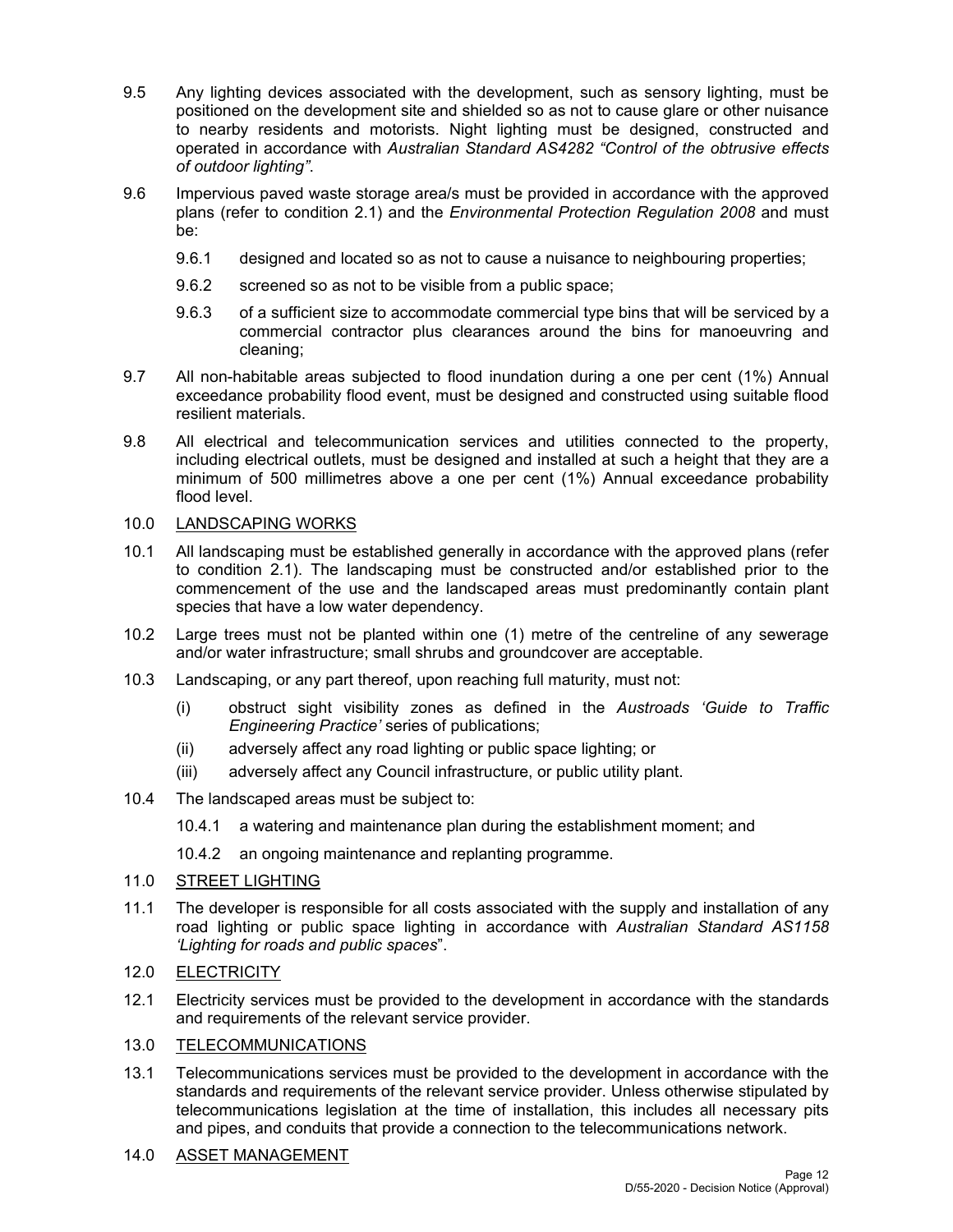- 14.1 Any alteration necessary to electricity, telephone, water mains, sewerage mains, and/or public utility installations resulting from the development or in connection with the development, must be undertaken and completed at no cost to Council.
- 14.2 Any damage to existing stormwater, water supply and sewerage infrastructure, kerb and channel, pathway or roadway (including removal of concrete slurry from public land and Council infrastructure), that occurs while any works are being carried out in association with this development approval must be repaired at full cost to the developer. This includes the reinstatement of any existing traffic signs or pavement markings that may have been removed or damaged.
- 14.3 'As Constructed' information pertaining to assets to be handed over to Council and those which may have an impact on Council's existing and future assets must be provided prior to the commencement of the use. This information must be provided in accordance with the *Asset Design and As Constructed Manual (ADAC).*

# 15.0 ENVIRONMENTAL

15.1 The Erosion Control and Stormwater Control Management Plan must be implemented, monitored and maintained for the duration of the development works, and until all exposed soil areas are permanently stabilised (for example, turfed, hydromulched, concreted, landscaped). The plan must be available on-site for inspection by Council Officers whilst all works are being carried out.

# 16.0 ENVIRONMENTAL HEALTH

- 16.1 Noise mitigation measures are to be adopted in accordance with the approved 'Environmental Noise Assessment' (refer to condition 2.1).
- 16.2 Noise emitted from the activity must not cause an environmental nuisance.
- 16.3 Operations on the site must have no significant impact on the amenity of adjoining premises or the surrounding area due to the emission of light, noise, odour or dust.
- 16.4 The underground petroleum storage system must be designed, constructed, installed, maintained, tested and repaired, where necessary, in accordance with *Australian Standard AS4897 "The design, installation and operation of underground petroleum storage systems"*.
- 16.5 All certification and record-keeping requirements associated with the underground petroleum storage system must be maintained in accordance with A*ustralian Standard AS4897 "The design, installation and operation of underground petroleum storage systems".* When requested, these records must be made available for inspection by Council.
- 16.6 An incidents register must be kept at the premises and it must record any incidents including but not limited to:
	- 16.6.1 any fire at the premises; and
	- 16.6.2 any release of contaminants not in accordance with the development approval conditions.
- 16.7 Odour and visible contaminants, including but not limited to dust, fume, smoke, aerosols, overspray or particulates, must not be released to the environment in a manner that will or may cause environmental nuisance or harm unless such release is authorised by Council.
- 16.8 Plant and equipment must be maintained in proper working order at all times, in accordance with the manufacturer's directions to ensure the efficiency of the equipment.
- 16.9 No contaminants are permitted to be released to land or water, including soil, silt, oils, detergents, etcetera. Any wash-down areas used for the maintenance or cleaning of equipment (including vehicles) must be appropriately bunded and drained to the sewer network in accordance with a trade waste permit.
- 16.10 An appropriate spill kit must be kept on-site for neutralising or decontaminating spills. The spill kit must be clearly identifiable, maintained regularly and stored in a central location that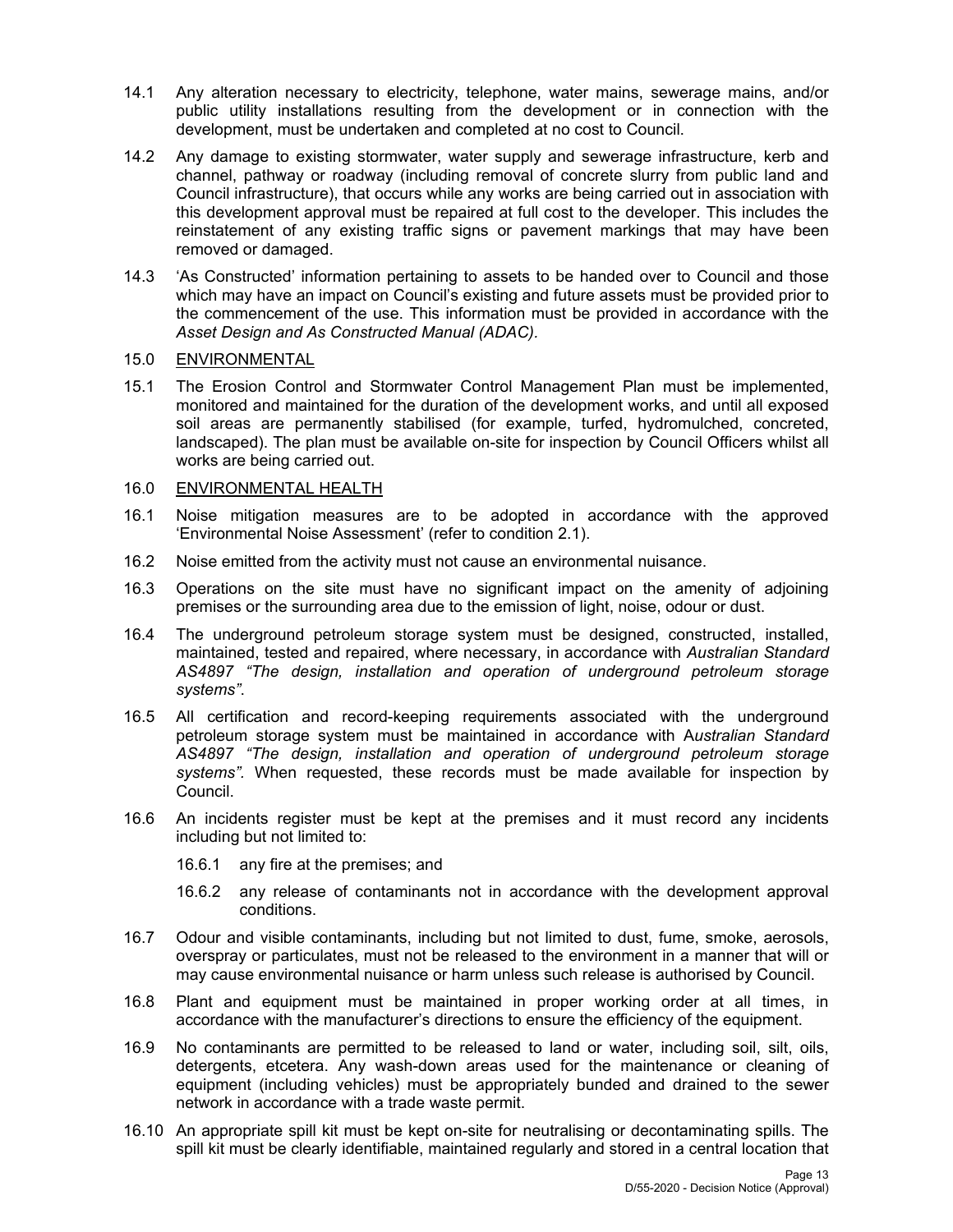is easily accessible to employees. Staff must be adequately trained in the use of these materials. The spill kit may consist of:

- 16.10.1 a bin with a tight-fitting lid, partially filled with non-combustible absorbent material such as vermiculite;
- 16.10.2 a broom, shovel, face shield, chemically-resistant boots and gloves; and
- 16.10.3 waste bags and ties.
- 16.11 Any spillage of environmentally hazardous liquids or other materials must be cleaned up as quickly as practicable. Any spillage of waste and/or contaminants must not be hosed or swept to any stormwater drainage system, roadside gutter or waters.
- 16.12 Regulated waste and any other waste must not be released to the environment, stored, transferred or disposed of in such a manner that it will or may cause environmental harm or nuisance. This includes any waste being burnt or incinerated at the premises.
- 16.13 Adequate procedures and measures (including an inventory control system) must be in place to monitor the storage volumes within chemical tanks to prevent overflow and to detect leaks and for the inspection and maintenance of environmental control measures, for example, bunding, wastewater containment devices, interceptors and acoustic enclosures.
- 16.14 All fuel dispensing areas must be drained to a holding tank or to the sewer through a trade waste approved oil interceptor/separation system.

# 17.0 OPERATING PROCEDURES

17.1 All construction materials, waste, waste skips, machinery and contractors' vehicles must be located and stored or parked within the development site. Storage of materials or parking of construction machinery or contractors' vehicles must not occur within Brown Street.

## ADVISORY NOTES

NOTE 1. Aboriginal Cultural Heritage

It is advised that under section 23 of the *Aboriginal Cultural Heritage Act 2003*, a person who carries out an activity must take all reasonable and practicable measures to ensure the activity does not harm Aboriginal cultural heritage (the "cultural heritage duty of care"). Maximum penalties for breaching the duty of care are listed in the Aboriginal cultural heritage legislation. The information on Aboriginal cultural heritage is available on the Department of Aboriginal and Torres Strait Islander and Partnerships website: www.datsip.qld.gov.au

### NOTE 2. Asbestos Removal

Any demolition and/or removal works involving asbestos materials must be undertaken in accordance with the requirements of the *Work Health and Safety Act 2011* and *Public Health Act 2005*.

# NOTE 3. General Environmental Duty

General environmental duty under the *Environmental Protection Act 1994* prohibits unlawful environmental nuisance caused by noise, aerosols, particles, dust, ash, fumes, light, odour or smoke beyond the boundaries of the development site during all stages of the development including earthworks, construction and operation.

# NOTE 4. General Safety Of Public During Construction

The *Work Health and Safety Act 2011* and *Manual of Uniform Traffic Control Devices* must be complied with in carrying out any construction works, and to ensure safe traffic control and safe public access in respect of works being constructed on a road.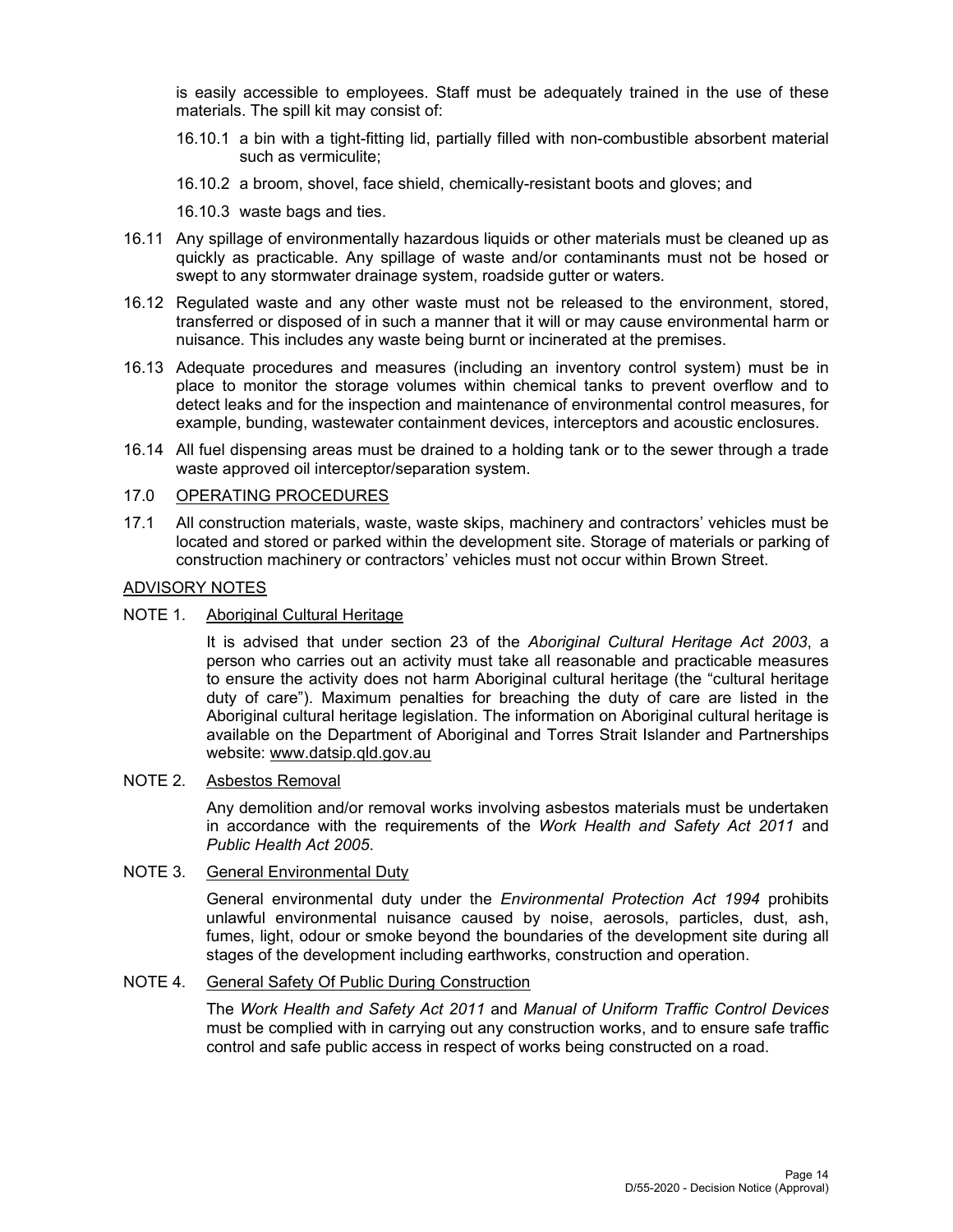# NOTE 5. Licensable Activities

Should an activity licensable by Rockhampton Regional Council be proposed for the premises, Council's Environment and Public Health Unit should be consulted to determine whether any approvals are required. Activities such as food storage, preparation and sale. Approval for such activities is required before 'fitout' and operation.

# **PART B – Operational Works for Advertising Devices**

# 18.0 ADMINISTRATION

- 18.1 The Developer is responsible for ensuring compliance with the Conditions of the approval by an employee, agent, contractor or invitee of the Developer.
- 18.2 Where these Conditions refer to "Council" in relation to requiring Council to approve or to be satisfied as to any matter, or conferring on the Council a function, power or discretion, that role of the Council may be fulfilled in whole or in part by a delegate appointed for that purpose by the Council.
- 18.3 All conditions of this approval must be undertaken and completed to the satisfaction of Council, at no cost to Council.
- 18.4 The following further development permits are required prior to the commencement of any works on the site:

18.4.1 Building Works.

18.5 Unless otherwise stated, all works must be designed, constructed and maintained in accordance with the relevant Council policies, guidelines and standards.

## 19.0 APPROVED PLANS AND DOCUMENTS

19.1 The approved advertising devices must be completed and maintained generally in accordance with the approved drawings and documents, except where amended by the conditions of this permit.

| Plan/Document<br><b>Name</b> | Prepared by         | Date             | Reference<br><b>Number</b>              | Revision |
|------------------------------|---------------------|------------------|-----------------------------------------|----------|
| Proposed Site Plan           | The Retail<br>Group | 3 September 2020 | TP <sub>03</sub><br>(Sheet $3$ of $6$ ) | P8       |
| Signage Details              | The Retail<br>Group | 3 September 2020 | TP06                                    | P3       |

- 19.2 A set of the above approved plans are returned to you as the Consultant. The Consultant is to supply one (1) Approved set to the contractor to be retained on site at all times during construction.
- 19.3 Where there is any conflict between the conditions of this approval and the details shown on the approved plans and documents, the conditions of approval must prevail.
- 19.4 Where conditions require the above plans or documents to be amended, the revised document(s) must be submitted for endorsement by Council prior to the submission of a Development Application for Building Works.
- 19.5 Any proposed minor changes to the approved stamped plans during the works will be generally considered minor amendments and require Council's approval. The stamped amended plans and a covering letter will be forwarded to the applicant.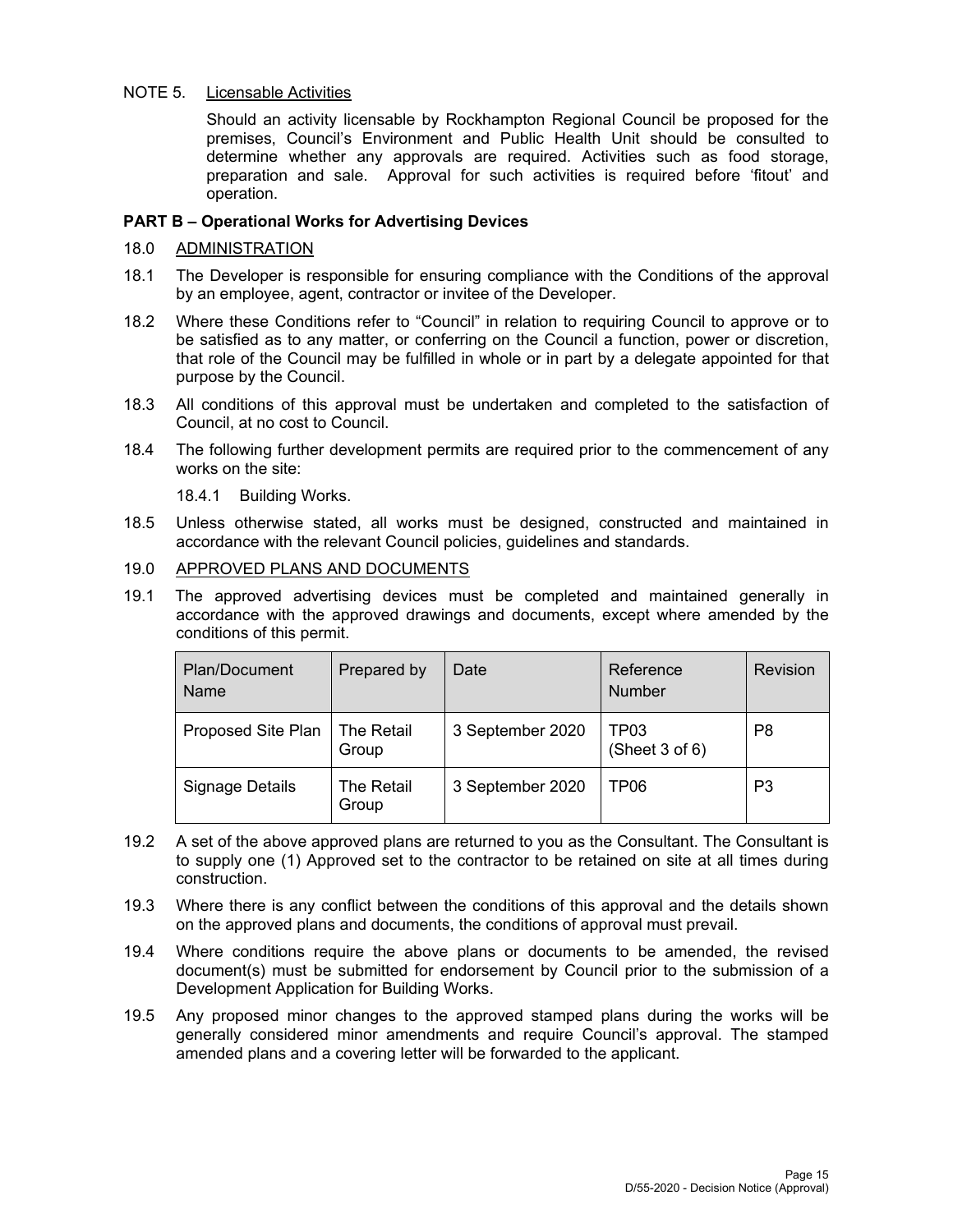# 20.0 OPERATING PROCEDURES

- 20.1 All advertising devices must only display or advertise a matter associated with the primary purpose for which the premises are used, or the purpose stated in this approval.
- 20.2 All text and images displayed on the approved advertising devices:
	- 20.2.1 must be static;
	- 20.2.2 must not imitate a traffic control device, move contrary to any traffic control device or include traffic instructions (for example 'stop'); and
	- 20.2.3 must not involve moving parts or flashing lights.
- 20.3 Advertising devices must not be capable of playing audio nor be synchronised with any outdoor sound system utilised for advertising purposes.
- 20.4 Any lighting devices associated with the advertising devices, such as sensory lighting, must be positioned on the site and shielded so as not to cause glare or other nuisance to nearby residents or motorists. Night lighting must be designed, constructed and operated in accordance with '*Australian Standard AS4282 – Control of the obtrusive effects of outdoor*  lighting' and 'Civil Aviation Safety Authority (CASA) Guidelines: Lighting in the vicinity of *aerodromes: Advice to lighting designers'.*
- 21.0 LUMINANCE
- 21.1 Luminance levels of the advertising devices must not exceed the applicable levels below:

| <b>Maximum luminance for lighting conditions</b> |                                |  |  |  |
|--------------------------------------------------|--------------------------------|--|--|--|
| Sun on face of signage                           | Maximum Output                 |  |  |  |
| Day Time (full light conditions)                 | 7000 candelas per square metre |  |  |  |
| Day Time (dawn, dusk and inclement weather)      | 600 candelas per square metre  |  |  |  |
| Night Time                                       | 300 candelas per square metre  |  |  |  |

# 22.0 ASSET MANAGEMENT

- 22.1 Any damage to, or alterations necessary, to electricity, telephone, water mains, sewerage mains, stormwater drains, and/or public utility installations resulting from the development or in connection with the development, must be undertaken immediately, at no cost to Council, and completed within the following timeframes:
	- 22.1.1 where damage causes a hazard to pedestrian/traffic safety or interrupts a community service, immediately; or
	- 22.1.2 as soon as reasonably possible as agreed with Council.

# 23.0 CONSTRUCTION AND MAINTENANCE

- 23.1 The fascia sign, as shown as 'Mobil Berserker' on the approved plans (refer to condition 19.1), must not project outwards any further than 100 millimetres from the fascia.
- 23.2 Council reserves the right for uninterrupted access to the site at all times during construction.
- 23.3 All Construction work and other associated activities are permitted only between 0630 hours and 1800 hours Monday to Saturday. No work is permitted on Sundays or public holidays. All requirements of the *Environmental Protection Act 1994* and the *Environmental Protection Regulation 2019* must be observed at all times.
- 23.4 All construction materials, waste, waste skips, machinery and contractors' vehicles must be located and stored or parked within the site.
- 23.5 Any proposed works within the vicinity (or zone of influence) of existing Council infrastructure will not adversely affect the integrity of the infrastructure. Any restoration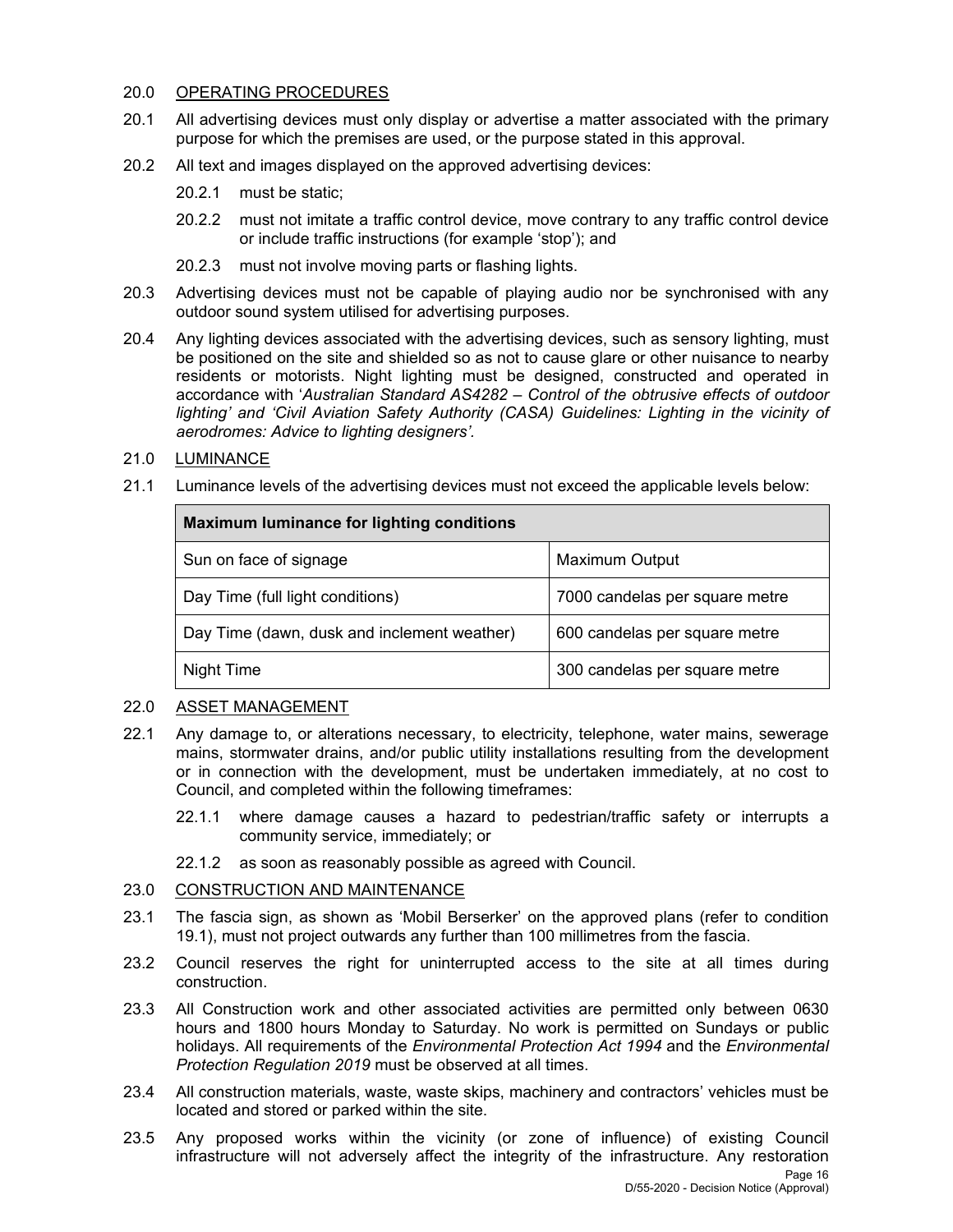works required on existing Council infrastructure as a result of proposed works will be at the developer's expense.

- 23.6 The advertising devices must be designed and certified by a Registered Professional Engineer of Queensland and constructed in accordance with the requirements of the Queensland Development Code and the Building Code of Australia.
- 23.7 All conduits, wiring, switches or other control apparatus installed on an Advertising Device must be concealed from general view, with control apparatus secured in a manner to prevent unauthorised entry and display setting tampering.
- 23.8 All electrical services and systems must comply with *Australian and New Zealand Standard AS/NZS 3000:2007* – "Electrical Installations".
- 23.9 All advertising devices must be maintained at all times on the premises by the owner of the premises to the same standard as it was when it was installed, and be maintained in a safe, clean, condition that does not adversely impact the visual amenity of the site.

# 24.0 OPERATING PROCEDURES

24.1 All construction materials, waste, waste skips, machinery and contractors' vehicles must be located and stored or parked within the development site. Storage of materials or parking of construction machinery or contractors' vehicles must not occur within Brown Street.

# **ADVISORY NOTES**

# NOTE 6. Aboriginal Cultural Heritage Act 2003

It is advised that under Section 23 of the *Aboriginal Cultural Heritage Act 2003*, a person who carries out an activity must take all reasonable and practicable measures to ensure the activity does not harm Aboriginal Cultural Heritage (the "cultural heritage duty of care"). Maximum penalties for breaching the duty of care are listed in the Aboriginal Cultural Heritage legislation. The information on Aboriginal Cultural Heritage is available on the Department of Aboriginal and Torres Strait Islander Partnerships website: www.datsip.qld.gov.au

## NOTE 7. Asbestos Removal

Any demolition and/or removal works involving asbestos materials must be undertaken in accordance with the requirements of the *Work Health and Safety Act 2011* and the *Public Health Act 2005*.

# NOTE 8. General Environmental Duty

General environmental duty under the *Environmental Protection Act 1994* prohibits unlawful environmental nuisance caused by noise, aerosols, particles, dust, ash, fumes, light, odour or smoke beyond the boundaries of the development site during all stages of the development including earthworks, construction and operation.

# NOTE 9. General Safety Of Public During Construction

The *Work Health and Safety Act 2011* and *Manual of Uniform Traffic Control Devices* must be complied with in carrying out any construction works, and to ensure safe traffic control and safe public access in respect of works being constructed on a road.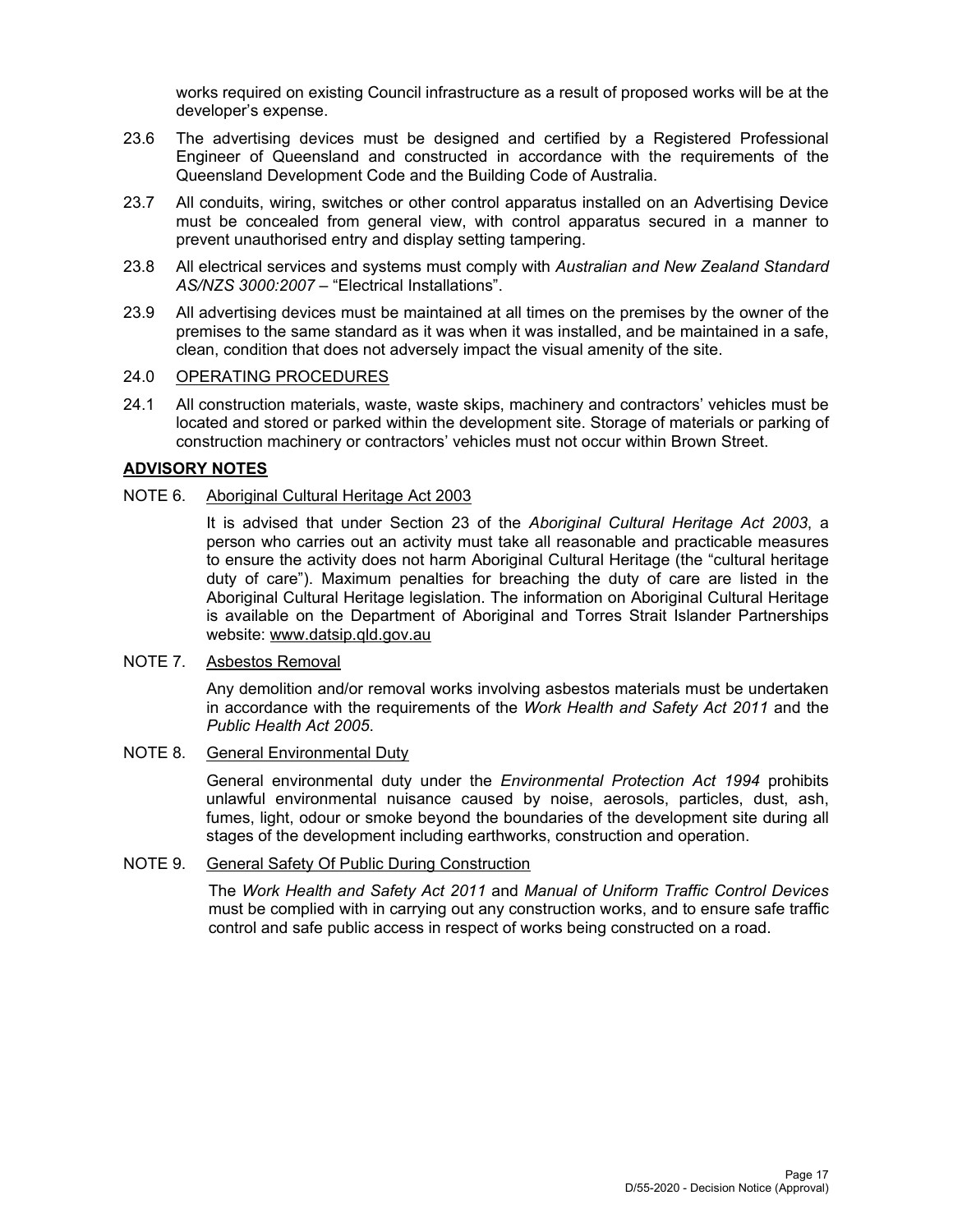

**Attachment 1 – Part 2 Referral Agency Conditions - Department of State Development, Tourism and Innovation** 

*Planning Act 2016*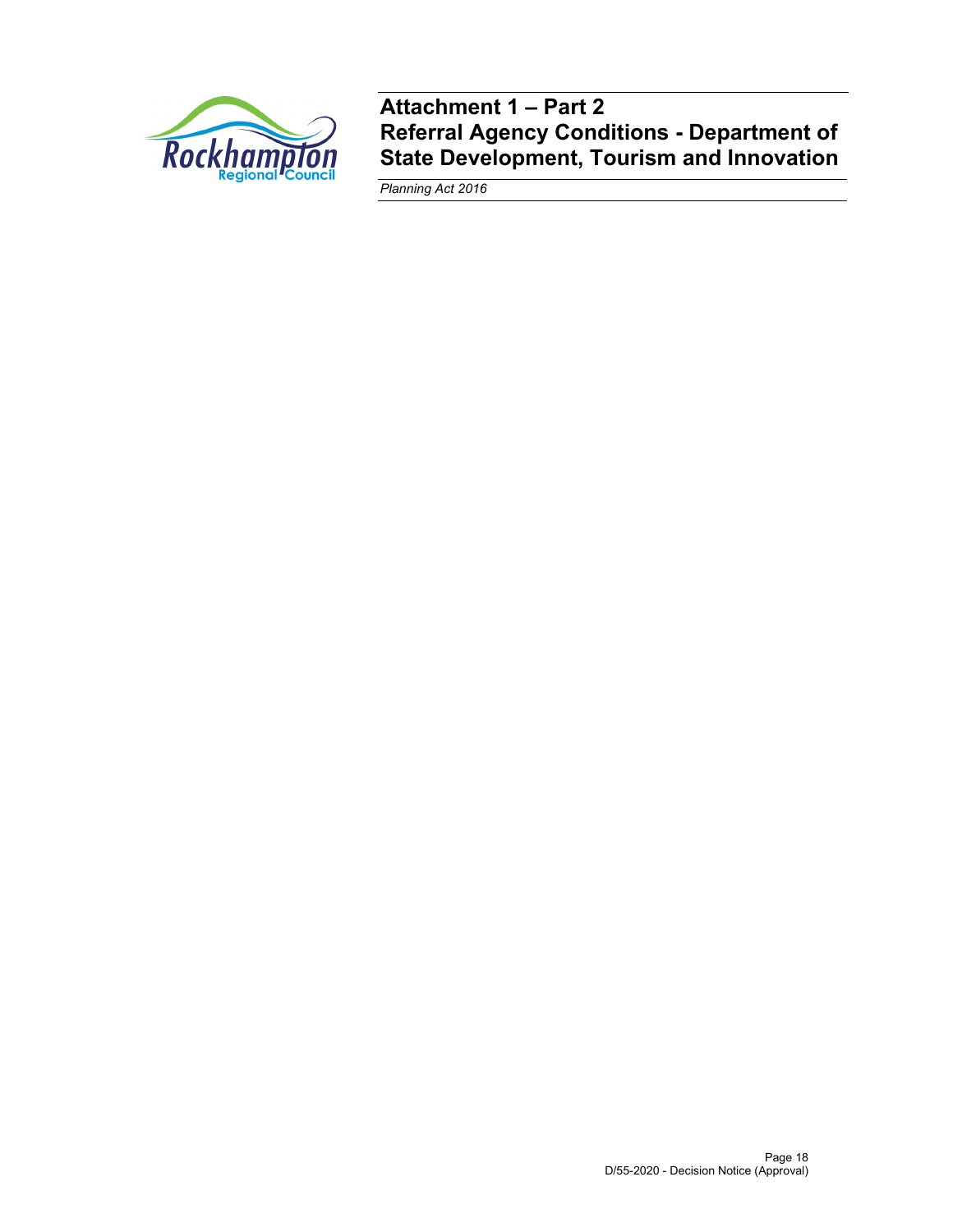

# **Attachment 2 - Appeal Rights**

*PLANNING ACT 2016*

The following is an extract from the *Planning Act 2016 (Chapter 6)*

# *Appeal rights*

## *229 Appeals to tribunal or P&E Court*

- (1) Schedule 1 states—
	- (a) matters that may be appealed to— (i) either a tribunal or the P&E Court; or (ii) only a tribunal; or (iii) only the P&E Court; and
	- (b) the person—
		- (i) who may appeal a matter (the **appellant**); and
		- (ii) who is a respondent in an appeal of the matter; and (iii) who is a co-respondent in an appeal of the matter; and
		- (iv) who may elect to be a co-respondent in an appeal of the matter.
- (2) An appellant may start an appeal within the appeal period.
- (3) The **appeal period** is—
	- (a) for an appeal by a building advisory agency—10 business days after a decision notice for the decision is given to the agency or
	- (b) for an appeal against a deemed refusal—at any time after the deemed refusal happens; or
	- (c) for an appeal against a decision of the Minister, under chapter 7, part 4, to register premises or to renew the registration of premises—20 business days after a notice is published under section 269(3)(a) or (4); or
	- (d) for an appeal against an infrastructure charges notice— 20 business days after the infrastructure charges notice is given to the person; or
	- (e) for an appeal about a deemed approval of a development application for which a decision notice has not been given—30 business days after the applicant gives the deemed approval notice to the assessment manager; or
	- (f) for any other appeal—20 business days after a notice of the decision for the matter, including an enforcement notice, is given to the person.

#### Note—

See the P&E Court Act for the court's power to extend the appeal period.

- (4) Each respondent and co-respondent for an appeal may be heard in the appeal.
- (5) If an appeal is only about a referral agency's response, the assessment manager may apply to the tribunal or P&E Court to withdraw from the appeal.
- (6) To remove any doubt, it is declared that an appeal against an infrastructure charges notice must not be about— (a) the adopted charge itself; or
	- (b) for a decision about an offset or refund—
		- (i) the establishment cost of trunk infrastructure identified in a LGIP; or
		- (ii) the cost of infrastructure decided using the method
	- included in the local government's charges resolution.

## **230 Notice of appeal**

- (1) An appellant starts an appeal by lodging, with the registrar of the tribunal or P&E Court, a notice of appeal that— (a) is in the approved form; and
	- (b) succinctly states the grounds of the appeal.
- (2) The notice of appeal must be accompanied by the required fee.
- (3) The appellant or, for an appeal to a tribunal, the registrar must, within the service period, give a copy of the notice of appeal to—
- (a) the respondent for the appeal; and
- (b) each co-respondent for the appeal; and
- (c) for an appeal about a development application under schedule 1, table 1, item 1—each principal submitter for the development application; and
- (d) for an appeal about a change application under schedule 1, table 1, item 2—each principal submitter for the change application; and
- (e) each person who may elect to become a co-respondent for the appeal, other than an eligible submitter who is not a principal submitter in an appeal under paragraph (c) or (d); and
- (f) for an appeal to the P&E Court—the chief executive; and
- (g) for an appeal to a tribunal under another Act—any other person who the registrar considers appropriate.
- (4) The **service period** is—
	- (a) if a submitter or advice agency started the appeal in the P&E Court-2 business days after the appeal is started; or
	- (b) otherwise—10 business days after the appeal is started.
- (5) A notice of appeal given to a person who may elect to be a co-respondent must state the effect of subsection
- (6) A person elects to be a co-respondent by filing a notice of election, in the approved form, within 10 business days
	- after the notice of appeal is given to the person*.*
- **231 Other appeals**
- (1) Subject to this chapter, schedule 1 and the P&E Court Act, unless the Supreme Court decides a decision or other matter under this Act is affected by jurisdictional error, the decision or matter is non-appealable.
- (2) The Judicial Review Act 1991, part 5 applies to the decision or matter to the extent it is affected by jurisdictional error.
- (3) A person who, but for subsection (1) could have made an application under the Judicial Review Act 1991 in relation to the decision or matter, may apply under part 4 of that Act for a statement of reasons in relation to the decision or matter.
- (4) In this section— **decision** includes—
	- (a) conduct engaged in for the purpose of making a decision; and
	- (b) other conduct that relates to the making of a decision; and
	- (c) the making of a decision or the failure to make a decision; and
	- (d) a purported decision; and
	- (e) a deemed refusal.

**non-appealable**, for a decision or matter, means the decision or matter—

- (a) is final and conclusive; and
- (b) may not be challenged, appealed against, reviewed, quashed, set aside or called into question in any other way under the Judicial Review Act 1991 or otherwise, whether by the Supreme Court, another court, a tribunal or another entity; and
- (c) is not subject to any declaratory, injunctive or other order of the Supreme Court, another court, a tribunal or another entity on any ground.

### **232 Rules of the P&E Court**

- (1) A person who is appealing to the P&E Court must comply with the rules of the court that apply to the appeal.
- (2) However, the P&E Court may hear and decide an appeal even if the person has not complied with rules of the P&E Court.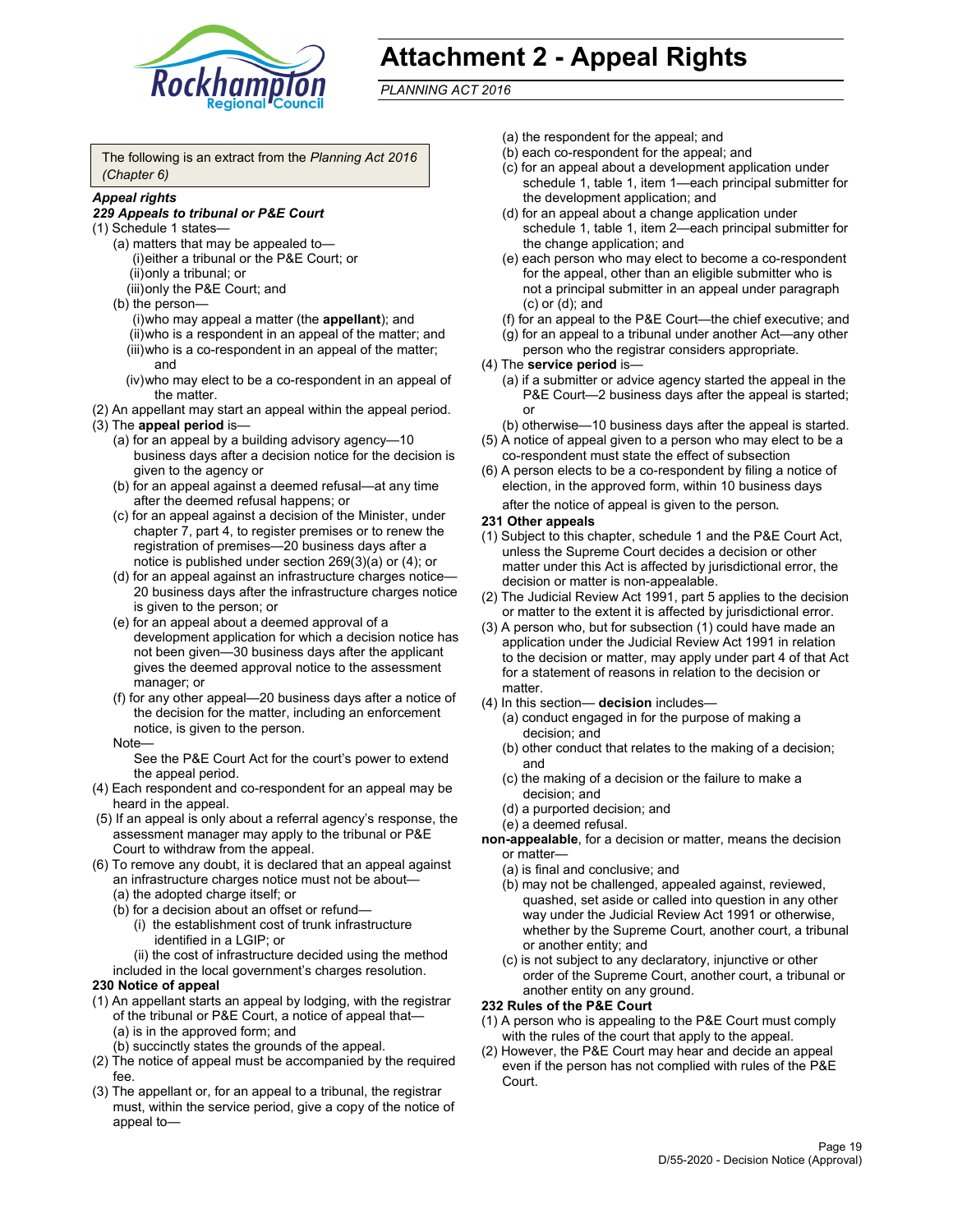

# **Appeal Rights**

*PLANNING ACT 2016*

# **Schedule 1**

# **Appeals section 229**

- **1 Appeal rights and parties to appeals**
- (1) Table 1 states the matters that may be appealed to—(a) the P&E court; or (b) a tribunal.
- (2) However, table 1 applies to a tribunal only if the matter involves—
	- (a) the refusal, or deemed refusal of a development application, for—
	- (i) a material change of use for a classified building; or
	- (ii) operational work associated with building work, a retaining wall, or a tennis court; or
	- (b) a provision of a development approval for—
	- (i) a material change of use for a classified building; or
- (ii) operational work associated with building work, a retaining wall, or a tennis court; or
	- (c) if a development permit was applied for—the decision to give a preliminary approval for— (i) a material change of use for a classified building; or
	- (ii) operational work associated with building work, a retaining wall, or a tennis court; or
	- (d) a development condition if—
		- (i) the development approval is only for a material change of use that involves the use of a building classified under the Building Code as a class 2 building; and
		- (ii) the building is, or is proposed to be, not more than 3 storeys; and
		- (iii) the proposed development is for not more than 60 sole-occupancy units; or
	- (e) a decision for, or a deemed refusal of, an extension application for a development approval that is only for a material change of use of a classified building; or
	- (f) a decision for, or a deemed refusal of, a change application for a development approval that is only for a material change of use of a classified building; or
	- (g) a matter under this Act, to the extent the matter relates to—
		- (i) the Building Act, other than a matter under that Act that may or must be decided by the Queensland Building and Construction Commission; or
		- (ii) the Plumbing and Drainage Act, part 4 or 5; or
	- (h) a decision to give an enforcement notice in relation to a matter under paragraphs (a) to (g); or
	- (i) a decision to give an infrastructure charges notice; or
	- (j) the refusal, or deemed refusal, of a conversion application; or
	- (k) a matter that, under another Act, may be appealed to the tribunal; or
	- (l) a matter prescribed by regulation.
- (3) Also, table 1 does not apply to a tribunal if the matter
	- involves—
		- (a) for a matter in subsection  $(2)(a)$  to  $(d)$ 
			- (i) a development approval for which the development application required impact assessment; and
			- (ii) a development approval in relation to which the assessment manager received a properly made submission for the development application; or
	- (b) a provision of a development approval about the identification or inclusion, under a variation approval, of a matter for the development.
- (4) Table 2 states the matters that may be appealed only to the P&E Court.
- (5) Table 3 states the matters that may be appealed only to the tribunal.
- (6) In each table—
	- (a) column 1 states the appellant in the appeal; and
	- (b) column 2 states the respondent in the appeal; and
	- (c) column 3 states the co-respondent (if any) in the appeal; and
	- (d) column 4 states the co-respondents by election (if any) in the appeal.
- (7) If the chief executive receives a notice of appeal under section 230(3)(f), the chief executive may elect to be a corespondent in the appeal.

| Table 1<br>Appeals to the P&E Court and, for certain matters, to a tribunal                                      |                                                                                                                                |                                                                                          |                                                       |  |
|------------------------------------------------------------------------------------------------------------------|--------------------------------------------------------------------------------------------------------------------------------|------------------------------------------------------------------------------------------|-------------------------------------------------------|--|
| 1. Development applications<br>An appeal may be made against-<br>(c) a provision of the development approval; or | (a) the refusal of all or part of the development application; or<br>(b) the deemed refusal of the development application; or | (d) if a development permit was applied for—the decision to give a preliminary approval. |                                                       |  |
| Column 1                                                                                                         | Column 2                                                                                                                       | Column 3                                                                                 | Column 4                                              |  |
| Appellant                                                                                                        | Respondent                                                                                                                     | Co-respondent                                                                            | Co-respondent by election                             |  |
| $(if$ any)<br>$(if$ any)                                                                                         |                                                                                                                                |                                                                                          |                                                       |  |
| The applicant                                                                                                    | The assessment<br>manager                                                                                                      | If the appeal is about<br>a concurrence                                                  | 1 A concurrence agency that is<br>not a co-respondent |  |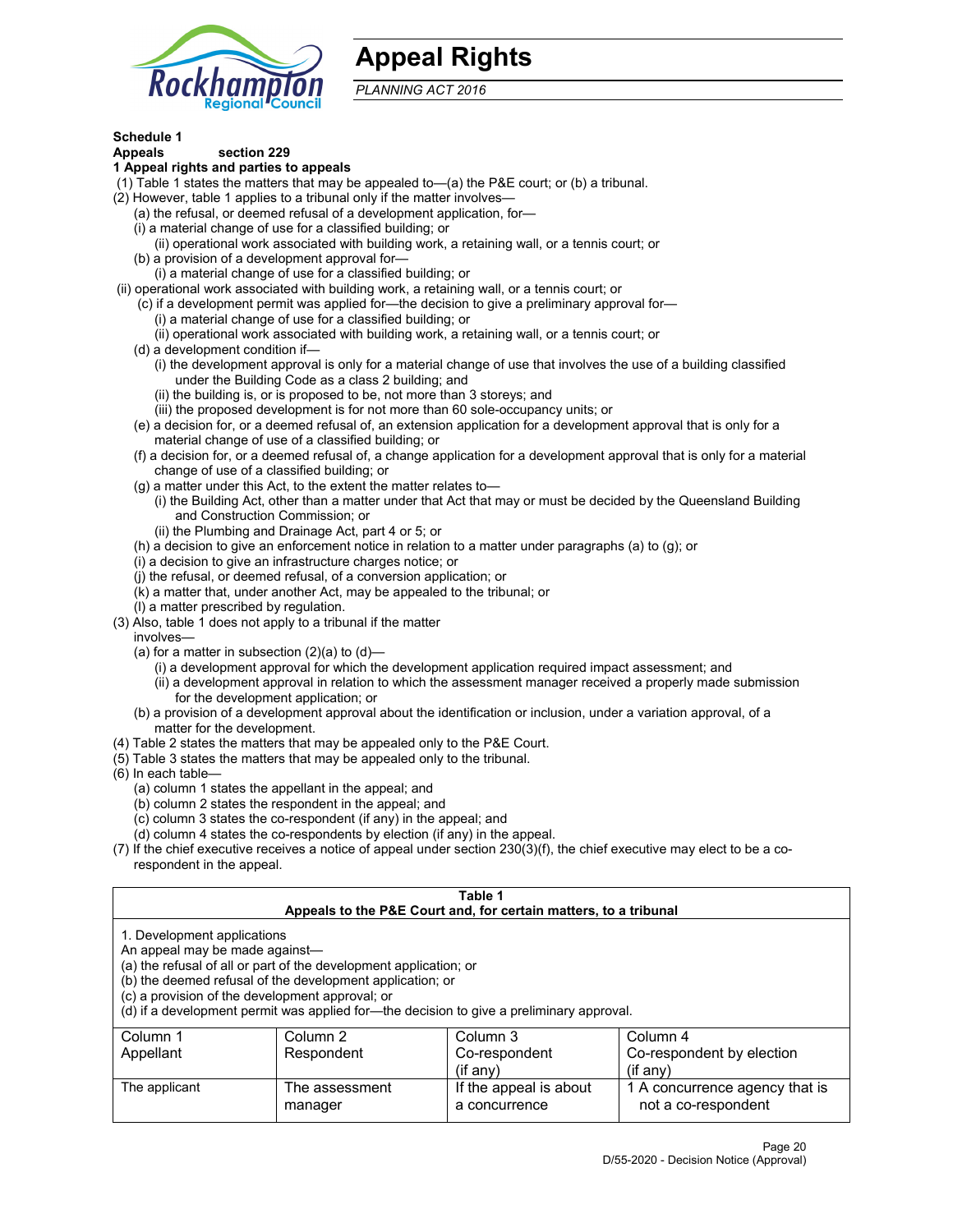| Table 1<br>Appeals to the P&E Court and, for certain matters, to a tribunal                                                                                                                        |                                                                                                                               |                                                                 |                                                                                                                                                                                                                                                                                                                                                 |
|----------------------------------------------------------------------------------------------------------------------------------------------------------------------------------------------------|-------------------------------------------------------------------------------------------------------------------------------|-----------------------------------------------------------------|-------------------------------------------------------------------------------------------------------------------------------------------------------------------------------------------------------------------------------------------------------------------------------------------------------------------------------------------------|
| 2. Change applications<br>An appeal may be made against-<br>(b) a deemed refusal of a change application.                                                                                          |                                                                                                                               | agency's referral<br>response-the<br>concurrence agency         | 2 If a chosen Assessment<br>manager is the respondent-<br>the prescribed assessment<br>manager<br>3 Any eligible advice agency for<br>the application<br>4 Any eligible submitter for the<br>application<br>(a) a responsible entity's decision for a change application, other than a decision made by the P&E court; or                       |
| Column 1<br>Appellant                                                                                                                                                                              | Column $\overline{2}$<br>Respondent                                                                                           | Column 3<br>Co-respondent<br>(if any)                           | Column 4<br>Co-respondent by election<br>(if any)                                                                                                                                                                                                                                                                                               |
| 1 The applicant<br>2 If the responsible<br>entity is the<br>assessment<br>manager-an<br>affected entity that<br>gave a pre-request<br>notice or response<br>notice                                 | The responsible<br>entity                                                                                                     | If an affected entity<br>starts the appeal-the<br>applicant     | 1 A concurrence agency for the<br>development application<br>2 If a chosen assessment<br>manager is the respondent-<br>the prescribed assessment<br>manager<br>3 A private certifier for the<br>development application<br>4 Any eligible advice agency for<br>the change application<br>5 Any eligible submitter for the<br>change application |
| 3. Extension applications<br>An appeal may be made against-                                                                                                                                        | (a) the assessment manager's decision about an extension application; or<br>(b) a deemed refusal of an extension application. |                                                                 |                                                                                                                                                                                                                                                                                                                                                 |
| Column 1<br>Appellant                                                                                                                                                                              | Column <sub>2</sub><br>Respondent                                                                                             | Column 3<br>Co-respondent<br>(if any)                           | Column 4<br>Co-respondent by election<br>(if any)                                                                                                                                                                                                                                                                                               |
| 1 The applicant<br>1<br>For a matter other<br>than a deemed<br>refusal of an<br>extension<br>application $-$ a<br>concurrence<br>agency, other than<br>the chief executive,<br>for the application | The assessment<br>manager                                                                                                     | If a concurrence<br>agency starts the<br>appeal - the applicant | If a chosen assessment<br>manager is the respondent - the<br>prescribed assessment manager                                                                                                                                                                                                                                                      |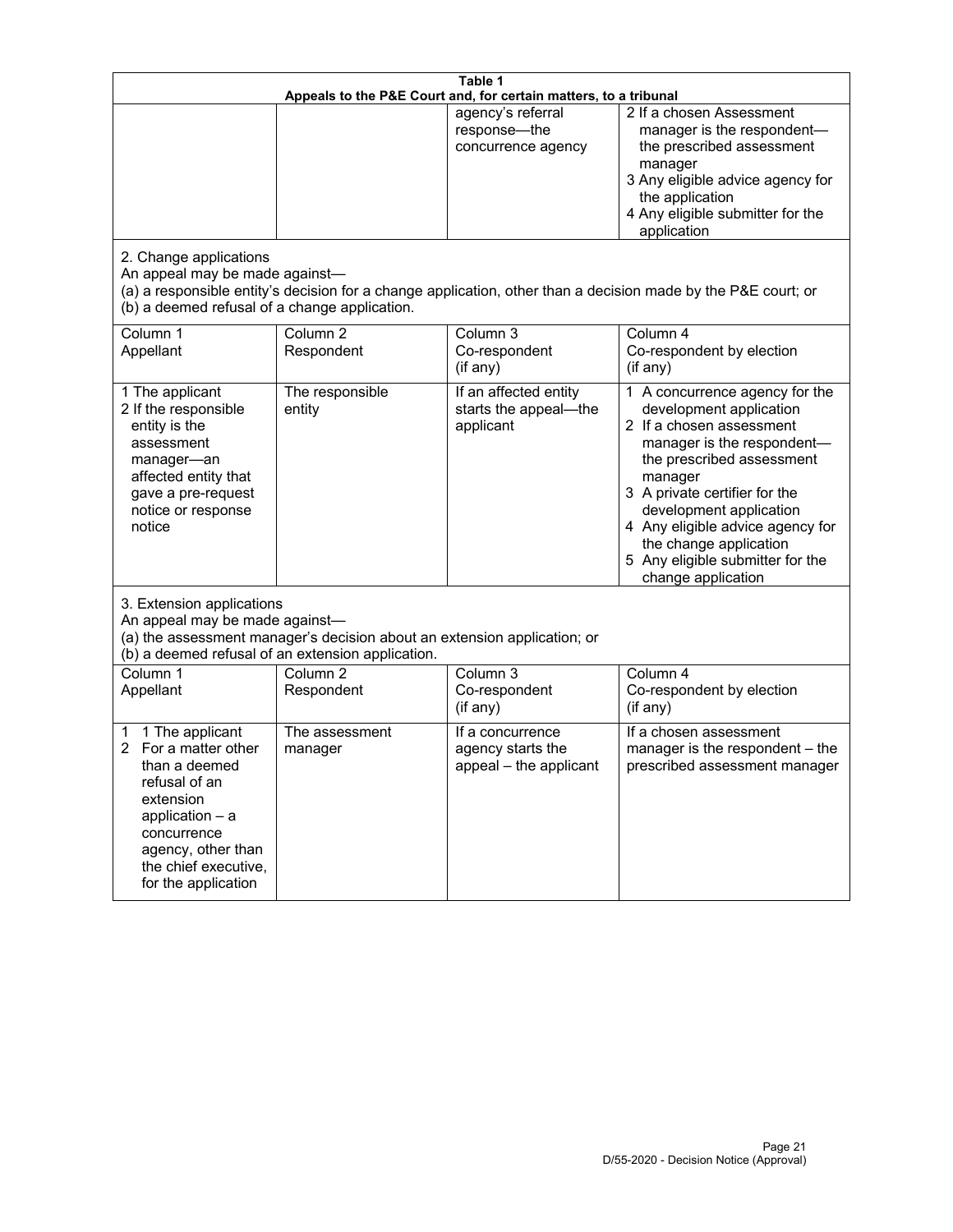#### **Table 1 Appeals to the P&E Court and, for certain matters, to a tribunal**

4. Infrastructure charges notices

An appeal may be made against an infrastructure charges notice on 1 or more of the following grounds

- a) The notice involved an error relating to
	- (i) The application of the relevant adopted charge; or

Examples of errors in applying an adopted charge –

- The incorrect application of gross floor area for a non-residential development
- Applying an incorrect 'use category', under a regulation, to the development
- (i) The working out of extra demands, for section 120; or
- (ii) An offset or refund; or
- b) The was no decision about an offset or refund; or
- c) If the infrastructure charges notice states a refund will be given the timing for giving the refund; or
- d) The amount of the charge is so unreasonable that no reasonable relevant local government could have imposed the amount.

| Column 1<br>Appellant                                    | Column 2<br>Respondent                                                    | Column 3<br>Co-respondent<br>(i f any) | Column 4<br>Co-respondent by election<br>(i f any) |
|----------------------------------------------------------|---------------------------------------------------------------------------|----------------------------------------|----------------------------------------------------|
| The person given the<br>Infrastructure charges<br>notice | The local government<br>that gave the<br>infrastructure charges<br>notice |                                        |                                                    |

5. Conversion applications

An appeal may be made against—

(a) the refusal of a conversion application; or

(b) a deemed refusal of a conversion application.

| Column 1      | Column 2                | Column 3       | Column 4                  |
|---------------|-------------------------|----------------|---------------------------|
| Appellant     | Respondent              | Co-respondent  | Co-respondent by election |
|               |                         | $($ if any $)$ | $($ if any $)$            |
|               |                         |                |                           |
| The applicant | The local government    |                |                           |
|               | to which the conversion |                |                           |
|               | application was made    |                |                           |

6. Enforcement notices

An appeal may be made against the decision to give an enforcement notice.

| Column 1<br>Appellant                      | Column 2<br>Respondent       | Column 3<br>Co-respondent<br>(if any) | Column 4<br>Co-respondent by election<br>(i f any)                                                                                                                         |
|--------------------------------------------|------------------------------|---------------------------------------|----------------------------------------------------------------------------------------------------------------------------------------------------------------------------|
| The person given the<br>enforcement notice | The enforcement<br>authority |                                       | If the enforcement authority is<br>not the local government for<br>the premises in relation to which<br>the offence is alleged to have<br>happened-the local<br>government |

#### **Table 2 Appeals to the P&E Court only**

1. Appeals from tribunal

An appeal may be made against a decision of a tribunal, other than a decision under

section 252, on the ground of—

(a) an error or mistake in law on the part of the tribunal; or

(b) jurisdictional error.

| Column 1<br>Appellant                             | Column 2<br>Respondent                                    | Column 3<br>Co-respondent<br>$(if$ any) | Column 4<br>Co-respondent by election<br>$(if$ any) |
|---------------------------------------------------|-----------------------------------------------------------|-----------------------------------------|-----------------------------------------------------|
| A party to the<br>proceedings for the<br>decision | The other party to the<br>proceedings for the<br>decision | $\overline{\phantom{a}}$                |                                                     |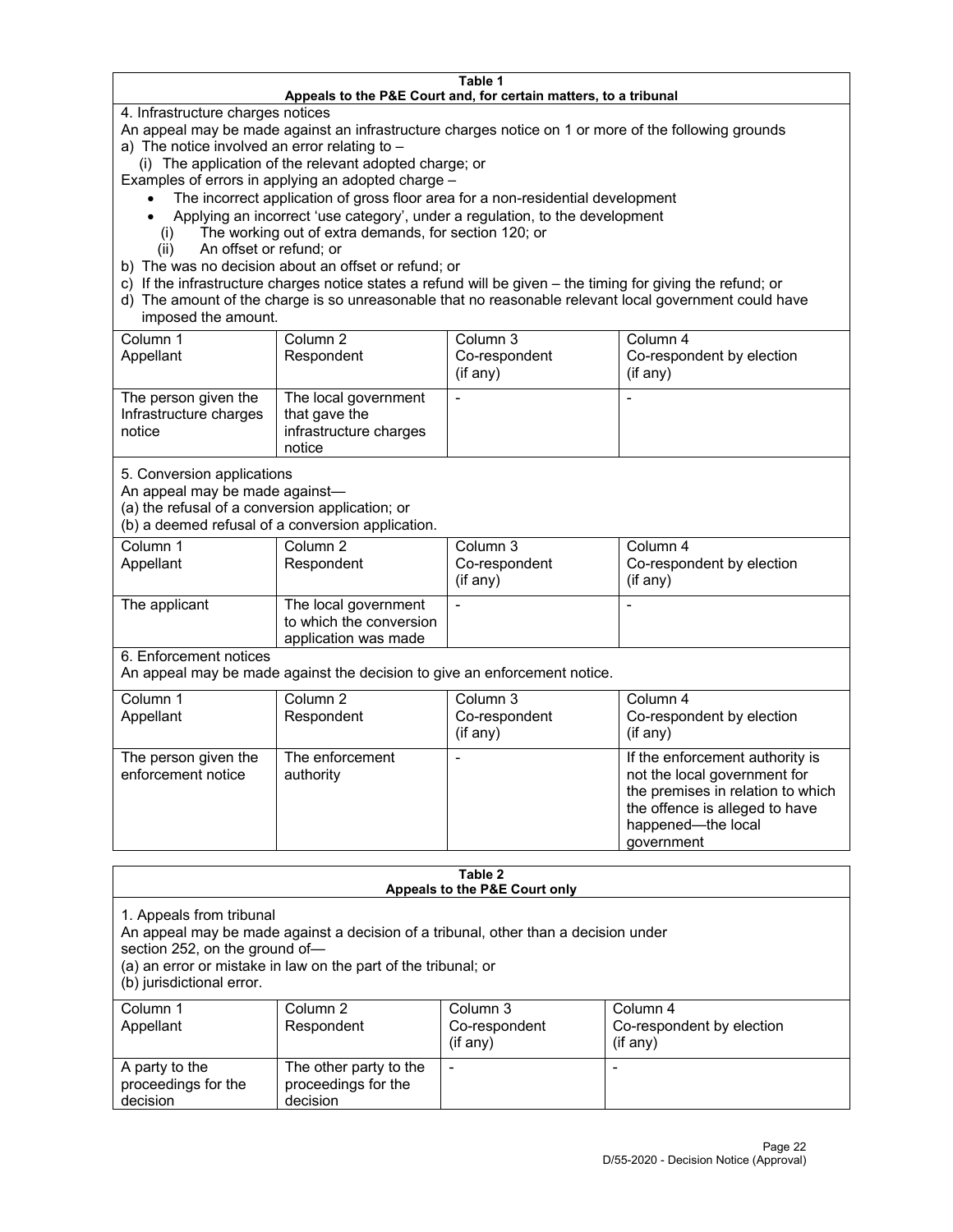### **Table 2 Appeals to the P&E Court only**

2. Eligible submitter appeals

An appeal may be made against the decision to give a development approval, or an approval for a change application, to the extent that the decision relates to—

(a) any part of the development application for the development approval that required impact assessment; or (b) a variation request.

| Column 1<br>Appellant                                                                                                                                                                        | Column 2<br>Respondent                                                                                                     | Column 3<br>Co-respondent<br>(if any)                                                                                   | Column 4<br>Co-respondent by election<br>(if any)    |
|----------------------------------------------------------------------------------------------------------------------------------------------------------------------------------------------|----------------------------------------------------------------------------------------------------------------------------|-------------------------------------------------------------------------------------------------------------------------|------------------------------------------------------|
| 1 For a development<br>application-an<br>eligible submitter for<br>the development<br>application<br>2 For a change<br>application-an<br>eligible submitter for<br>the change<br>application | 1 For a development<br>application—the<br>assessment<br>manager<br>2 For a change<br>application-the<br>responsible entity | 1 The applicant<br>2 If the appeal is<br>about a concurrence<br>agency's referral<br>response—the<br>concurrence agency | Another eligible<br>submitter for the<br>application |

3. Eligible submitter and eligible advice agency appeals

An appeal may be made against a provision of a development approval, or failure to

include a provision in the development approval, to the extent the matter relates to—

(a) any part of the development application or the change application, for the development approval, that required impact assessment; or

(b) a variation request.

| Column 1<br>Appellant                                                                                                                                                                                                                                                                         | Column <sub>2</sub><br>Respondent                                                                                          | Column 3<br>Co-respondent<br>(if any)                                                                                   | Column 4<br>Co-respondent by election<br>(if any) |  |
|-----------------------------------------------------------------------------------------------------------------------------------------------------------------------------------------------------------------------------------------------------------------------------------------------|----------------------------------------------------------------------------------------------------------------------------|-------------------------------------------------------------------------------------------------------------------------|---------------------------------------------------|--|
| 1 For a development<br>application-an<br>eligible submitter for<br>the development<br>application<br>2 For a change<br>application-an<br>eligible submitter for<br>the change<br>application<br>3 An eligible advice<br>agency for the<br>development<br>application or<br>change application | 1 For a development<br>application-the<br>assessment<br>manager<br>2 For a change<br>application-the<br>responsible entity | 1 The applicant<br>2 If the appeal is<br>about a concurrence<br>agency's referral<br>response-the<br>concurrence agency | Another eligible submitter for the<br>application |  |
| 4. Compensation claims<br>An appeal may be made against-<br>(a) a decision under section 32 about a compensation claim; or<br>(b) a decision under section 265 about a claim for compensation; or<br>(c) a deemed refusal of a claim under paragraph (a) or (b).                              |                                                                                                                            |                                                                                                                         |                                                   |  |
| Column <sub>1</sub><br>Appellant                                                                                                                                                                                                                                                              | Column <sub>2</sub><br>Respondent                                                                                          | Column 3<br>Co-respondent<br>(if any)                                                                                   | Column 4<br>Co-respondent by election<br>(if any) |  |
| A person dissatisfied<br>with the decision                                                                                                                                                                                                                                                    | The local<br>government to which<br>the claim was made                                                                     |                                                                                                                         |                                                   |  |
| 5. Registered premises                                                                                                                                                                                                                                                                        |                                                                                                                            |                                                                                                                         |                                                   |  |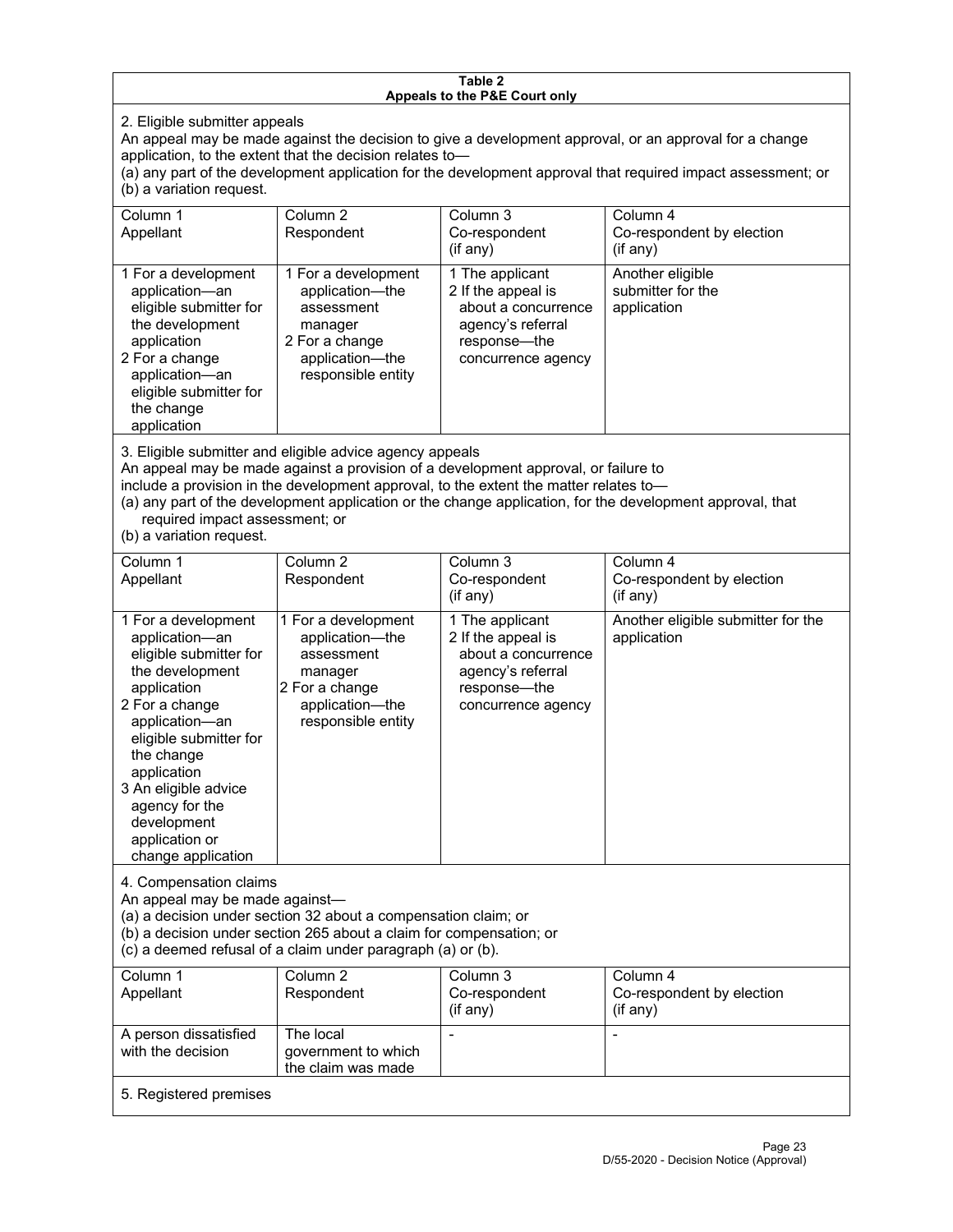| Table 2<br>Appeals to the P&E Court only                                                                                                                                                                                                                                                                             |                                   |                                                  |                                                                                                                                                                             |  |  |
|----------------------------------------------------------------------------------------------------------------------------------------------------------------------------------------------------------------------------------------------------------------------------------------------------------------------|-----------------------------------|--------------------------------------------------|-----------------------------------------------------------------------------------------------------------------------------------------------------------------------------|--|--|
| An appeal may be made against a decision of the Minister under chapter 7, part 4.                                                                                                                                                                                                                                    |                                   |                                                  |                                                                                                                                                                             |  |  |
| Column 1<br>Appellant                                                                                                                                                                                                                                                                                                | Column <sub>2</sub><br>Respondent | Column <sub>3</sub><br>Co-respondent<br>(if any) | Column 4<br>Co-respondent by election<br>(if any)                                                                                                                           |  |  |
| 1 A person given a<br>decision notice about<br>the decision<br>2 If the decision is to<br>register premises or<br>renew the<br>registration of<br>premises-an owner<br>or occupier of<br>premises in the<br>affected area for the<br>registered premises<br>who is dissatisfied<br>with the decision                 | The Minister                      | Ĭ.                                               | If an owner or occupier starts the<br>appeal - the owner of the<br>registered premises                                                                                      |  |  |
| 6. Local laws<br>An appeal may be made against a decision of a local government, or conditions applied,<br>under a local law about-<br>(a) the use of premises, other than a use that is the natural and ordinary consequence of prohibited<br>development; or<br>(b) the erection of a building or other structure. |                                   |                                                  |                                                                                                                                                                             |  |  |
| Column 1<br>Appellant                                                                                                                                                                                                                                                                                                | Column <sub>2</sub><br>Respondent | Column 3<br>Co-respondent<br>(if any)            | Column 4<br>Co-respondent by election<br>(if any)                                                                                                                           |  |  |
| A person who-<br>(a) applied for the<br>decision; and<br>(b) is dissatisfied with<br>the decision or<br>conditions.                                                                                                                                                                                                  | The local government              | L,                                               | $\overline{a}$                                                                                                                                                              |  |  |
| Table 3<br>Appeals to the tribunal only                                                                                                                                                                                                                                                                              |                                   |                                                  |                                                                                                                                                                             |  |  |
| 1. Building advisory agency appeals<br>An appeal may be made against giving a development approval for building work to the extent the building<br>work required code assessment against the building assessment provisions.                                                                                         |                                   |                                                  |                                                                                                                                                                             |  |  |
| Column 1<br>Appellant                                                                                                                                                                                                                                                                                                | Column <sub>2</sub><br>Respondent | Column 3<br>Co-respondent<br>(if any)            | Column 4<br>Co-respondent by election<br>(if any)                                                                                                                           |  |  |
| A building advisory<br>agency for the<br>development application<br>related to the approval                                                                                                                                                                                                                          | The assessment<br>manager         | The applicant                                    | 1 A concurrence agency for the<br>development application<br>related to the approval<br>2 A private certifier for the<br>development application<br>related to the approval |  |  |
| 3. Certain decisions under the Building Act and the Plumbing and Drainage Act<br>An appeal may be made against a decision under-<br>(a) the Building Act, other than a decision made by the Queensland Building and Construction Commission; or<br>(b) the Plumbing and Drainage Act, part 4 or 5.                   |                                   |                                                  |                                                                                                                                                                             |  |  |
| Column 1<br>Appellant                                                                                                                                                                                                                                                                                                | Column <sub>2</sub><br>Respondent | Column 3<br>Co-respondent<br>(if any)            | Column 4<br>Co-respondent by election<br>(if any)                                                                                                                           |  |  |